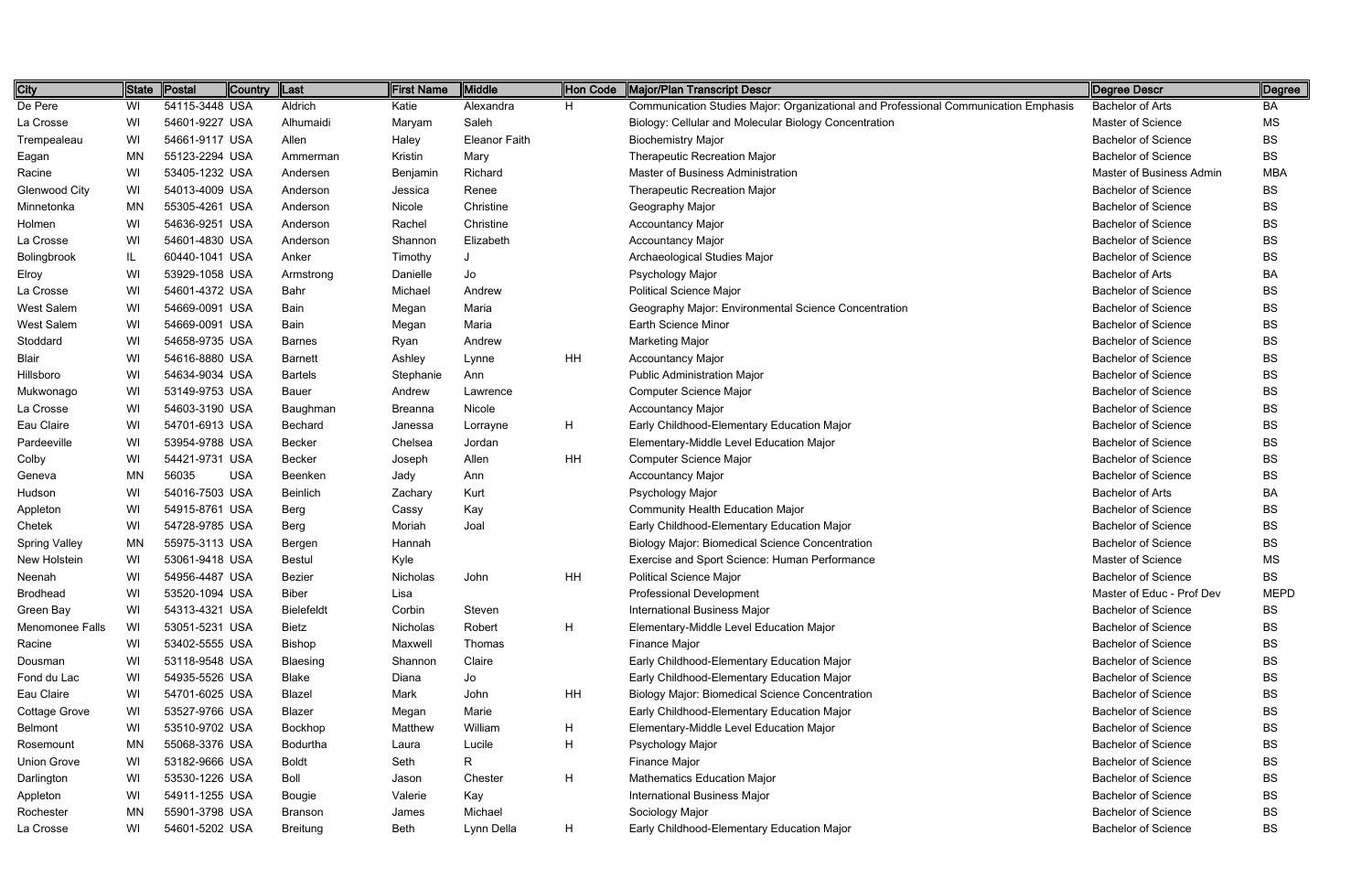| Waukesha               | WI        | 53188-1345 USA       | Brenny           | Peter          | John          |    | Management Major                                                                    | <b>Bachelor of Science</b>     | BS          |
|------------------------|-----------|----------------------|------------------|----------------|---------------|----|-------------------------------------------------------------------------------------|--------------------------------|-------------|
| Madison                | WI        | 53711-3251 USA       | <b>Bretl</b>     | Mae            | Elizabeth     | HH | Early Childhood-Elementary Education Major                                          | <b>Bachelor of Science</b>     | <b>BS</b>   |
| <b>West Allis</b>      | WI        | 53214-4727 USA       | <b>Bretl</b>     | Victor         | Guy           | H  | <b>Biochemistry Major</b>                                                           | <b>Bachelor of Science</b>     | <b>BS</b>   |
| Wind Lake              | WI        | 53185-1412 USA       | Breunig          | Maggie         | Lee           | HH | <b>Accountancy Major</b>                                                            | <b>Bachelor of Science</b>     | <b>BS</b>   |
| Mukwonago              | WI        | 53149-8752 USA       | <b>Brookins</b>  | <b>Breanna</b> | Marie         | н  | Elementary-Middle Level Education Major                                             | <b>Bachelor of Science</b>     | <b>BS</b>   |
| Tomah                  | WI        | 54660-5251 USA       | Brookman         | Tiffany        | Lee           | H  | School Health Education Major                                                       | <b>Bachelor of Science</b>     | <b>BS</b>   |
| Delavan                | WI        | 53115-2127 USA       | <b>Brown</b>     | Hannah         | Rebecca       |    | <b>Clinical Exercise Physiology</b>                                                 | Master of Science              | <b>MS</b>   |
| Winona                 | MN        | 55987-4310 USA       | Brown            | Kyann          | Marion        |    | <b>Occupational Therapy</b>                                                         | Master of Science              | MS          |
| Winona                 | <b>MN</b> | 55987-1364 USA       | <b>Browne</b>    | <b>Britta</b>  | Lee           |    | <b>Professional Development</b>                                                     | Master of Educ - Prof Dev      | <b>MEPD</b> |
| Rochester              | MN        | 55901-8263 USA       | <b>Browne</b>    | Mollee         | Colleen       |    | <b>Professional Development</b>                                                     | Master of Educ - Prof Dev      | <b>MEPD</b> |
| Onalaska               | WI        | 54650-9130 USA       | <b>Brueske</b>   | Arthur         | Cody          |    | Geography Major: Geographic Information Science Concentration                       | <b>Bachelor of Science</b>     | <b>BS</b>   |
| Oronoco                | MN        | 55960-2067 USA       | <b>Brushaber</b> | Sarah          | Elizabeth     | HH | Psychology Major                                                                    | <b>Bachelor of Science</b>     | <b>BS</b>   |
| Fremont                | WI        | 54940-8546 USA       | <b>Buchholtz</b> | Kelly          | Casey-Irma    |    | Elementary-Middle Level Education Major                                             | <b>Bachelor of Science</b>     | <b>BS</b>   |
| Onalaska               | WI        | 54650-2061 USA       | <b>Buchner</b>   | David          |               |    | Exercise and Sport Science Major: Exercise Science - Pre-professional Track         | <b>Bachelor of Science</b>     | <b>BS</b>   |
| Bolingbrook            | IL        | 60440-1921 USA       | Burg             | Tyler          | Joseph        | H  | <b>Biology Major: Biomedical Science Concentration</b>                              | <b>Bachelor of Science</b>     | <b>BS</b>   |
| Inver Grove Heights MN |           | 55077-5112 USA       | <b>Burkard</b>   | <b>Bridget</b> | Anne          |    | Communication Studies Major: Organizational and Professional Communication Emphasis | <b>Bachelor of Arts</b>        | BA          |
| Menomonie              | WI        | 54751-1838 USA       | <b>Burrow</b>    | Mary           | Jean          | HH | Elementary-Middle Level Education Major                                             | <b>Bachelor of Science</b>     | <b>BS</b>   |
| Wausau                 | WI        | 54403-9155 USA       | <b>Buss</b>      | Mellissa       |               |    | Art Major                                                                           | <b>Bachelor of Arts</b>        | <b>BA</b>   |
| <b>Elkhart Lake</b>    | WI        | 53020-1771 USA       | Butzen           | Katherine      | Elizabeth     | H  | Communication Studies Major: Broadcast and Digital Media Emphasis                   | <b>Bachelor of Arts</b>        | BA          |
| La Crosse              | WI        | 54601-4349 USA       | Callahan         | Kevin          |               |    | <b>Biology Education Major</b>                                                      | <b>Bachelor of Science</b>     | <b>BS</b>   |
| Sun Prairie            | WI        | 53590-3806 USA       | Caravello        | Taylor         | Lee           |    | Sociology Major                                                                     | <b>Bachelor of Science</b>     | <b>BS</b>   |
| La Crosse              | WI        | 54601-3649 USA       | Carlson          | Leslie         | Kristine      |    | Psychology Major                                                                    | <b>Bachelor of Science</b>     | <b>BS</b>   |
| Mc Farland             | WI        | 53558-9451 USA       | Carr             | Alec           | Benjamin      |    | <b>Biology Major: Aquatic Science Concentration</b>                                 | <b>Bachelor of Science</b>     | <b>BS</b>   |
| Cecil                  | WI        | 54111-9279 USA       | Carstens         | Abigail        | <b>Bailey</b> | HH | <b>Chemistry Major</b>                                                              | <b>Bachelor of Science</b>     | <b>BS</b>   |
| <b>Brookfield</b>      | WI        | 53045-1076 USA       | Casas            | Angel          | Luis          |    | Chemistry Major: ACS Certification                                                  | <b>Bachelor of Science</b>     | <b>BS</b>   |
| Appleton               | WI        | 54911-1121 USA       | Chang            | Sithichok      |               |    | <b>Biology Major: Biomedical Science Concentration</b>                              | <b>Bachelor of Science</b>     | <b>BS</b>   |
| Edina                  | <b>MN</b> | 55439-1244 USA       | Chavez           | Tomas          | Andrew        |    | <b>Biology Major</b>                                                                | <b>Bachelor of Science</b>     | <b>BS</b>   |
| Wuhan                  | 42        | 430000<br><b>CHN</b> | Chen             | Gong           |               |    | Software Engineering                                                                | Master of Software Engineering | <b>MSE</b>  |
| Shenzhen               | 44        | 518067<br><b>CHN</b> | Chen             | Junjie         |               |    | Master of Business Administration                                                   | Master of Business Admin       | <b>MBA</b>  |
| West Bend              | WI        | 53090-7505 USA       | Chesak           | Stacy          | Marie         | H  | Exercise and Sport Science Major: Exercise Science - Pre-professional Track         | <b>Bachelor of Science</b>     | <b>BS</b>   |
| Suamico                | WI        | 54313-7767 USA       | Christens        | Emily          | Rose          |    | Finance Major                                                                       | <b>Bachelor of Science</b>     | BS          |
| <b>Butler</b>          | WI        | 53007-1214 USA       | Christman        | Timothy        | Edward        | HH | Elementary-Middle Level Education Major                                             | <b>Bachelor of Science</b>     | <b>BS</b>   |
| Wauwatosa              | WI        | 53213-2149 USA       | Christman        | Tyler          | Patrick       | H  | <b>Physics Major</b>                                                                | <b>Bachelor of Science</b>     | <b>BS</b>   |
| Ripon                  | WI        | 54971-1640 USA       | Christopherson   | Jenalee        | Kay           |    | Occupational Therapy                                                                | <b>Master of Science</b>       | MS          |
| <b>Richland Center</b> | WI        | 53581-4427 USA       | Cianci           | Corrine        | Gabrielle     |    | Psychology Major                                                                    | <b>Bachelor of Arts</b>        | BA          |
| <b>Brookfield</b>      | WI        | 53005-3512 USA       | Cimbalnik        | Kathryn        | Ann           |    | Management Major                                                                    | <b>Bachelor of Science</b>     | <b>BS</b>   |
| Eau Claire             | WI        | 54703-1101 USA       | Coen             | Hannah         | Elizabeth     |    | Archaeological Studies Major                                                        | <b>Bachelor of Science</b>     | <b>BS</b>   |
| Elroy                  | WI        | 53929-1411 USA       | Coggon           | Stacey         | Jo            |    | Music Major: Instrumental Emphasis                                                  | <b>Bachelor of Science</b>     | <b>BS</b>   |
| La Crosse              | WI        | 54601-4781 USA       | Collins          | Benjamin       |               |    | <b>Accountancy Major</b>                                                            | <b>Bachelor of Science</b>     | <b>BS</b>   |
| Appleton               | WI        | 54915-3378 USA       | Coonen           | Courtney       | Marie         | HH | <b>Accountancy Major</b>                                                            | <b>Bachelor of Science</b>     | <b>BS</b>   |
| <b>Buffalo</b>         | <b>NY</b> | 14213-2636 USA       | Culp             | Lee            |               |    | <b>Medical Dosimetry</b>                                                            | Master of Science              | MS          |
| Prairie du Chien       | WI        | 53821-8078 USA       | Cummuta-Gerbig   | Sarah          | Elizabeth     |    | <b>Biology Major</b>                                                                | <b>Bachelor of Science</b>     | <b>BS</b>   |
| Ellsworth              | WI        | 54011-9121 USA       | Dahl             | Maisie         | Justine       |    | Psychology Major                                                                    | <b>Bachelor of Science</b>     | <b>BS</b>   |
| La Crosse              | WI        | 54601-6817 USA       | Dale             | Mark           | Thomas        |    | Exercise and Sport Science Major: Physical Education                                | <b>Bachelor of Science</b>     | <b>BS</b>   |
| Schaumburg             | IL        | 60195-3627 USA       | Dalea            | Adriana        | loana         |    | <b>Medical Dosimetry</b>                                                            | Master of Science              | MS          |

|      | <b>Bachelor of Science</b>     | BS          |
|------|--------------------------------|-------------|
|      | <b>Bachelor of Science</b>     | BS          |
|      | <b>Bachelor of Science</b>     | <b>BS</b>   |
|      | <b>Bachelor of Science</b>     | BS          |
|      | <b>Bachelor of Science</b>     | BS          |
|      | <b>Bachelor of Science</b>     | BS          |
|      | <b>Master of Science</b>       | ΜS          |
|      | <b>Master of Science</b>       | MS          |
|      | Master of Educ - Prof Dev      | MEPD        |
|      | Master of Educ - Prof Dev      | <b>MEPD</b> |
|      | <b>Bachelor of Science</b>     | BS          |
|      | <b>Bachelor of Science</b>     | BS          |
|      | <b>Bachelor of Science</b>     | BS          |
|      | <b>Bachelor of Science</b>     | BS          |
|      | <b>Bachelor of Science</b>     | BS          |
| ısis | <b>Bachelor of Arts</b>        | BA          |
|      | Bachelor of Science            | BS          |
|      | <b>Bachelor of Arts</b>        | BA          |
|      | <b>Bachelor of Arts</b>        | ВA          |
|      | <b>Bachelor of Science</b>     | BS          |
|      | <b>Bachelor of Science</b>     | BS          |
|      | <b>Bachelor of Science</b>     | BS          |
|      | <b>Bachelor of Science</b>     | BS          |
|      | <b>Bachelor of Science</b>     | BS          |
|      | <b>Bachelor of Science</b>     | BS          |
|      | <b>Bachelor of Science</b>     | BS          |
|      | <b>Bachelor of Science</b>     | BS          |
|      | Master of Software Engineering | MSE         |
|      | Master of Business Admin       | MBA         |
|      | <b>Bachelor of Science</b>     | BS          |
|      | <b>Bachelor of Science</b>     | BS          |
|      | <b>Bachelor of Science</b>     | BS          |
|      | <b>Bachelor of Science</b>     | BS          |
|      | Master of Science              | MS          |
|      | <b>Bachelor of Arts</b>        | ВA          |
|      | <b>Bachelor of Science</b>     | BS          |
|      | <b>Bachelor of Science</b>     | BS          |
|      | <b>Bachelor of Science</b>     | BS          |
|      | Bachelor of Science            | BS          |
|      | <b>Bachelor of Science</b>     | BS          |
|      | Master of Science              | ΜS          |
|      | <b>Bachelor of Science</b>     | BS          |
|      | <b>Bachelor of Science</b>     | BS          |
|      | <b>Bachelor of Science</b>     | BS          |
|      | <b>Master of Science</b>       | ΜS          |

- 
-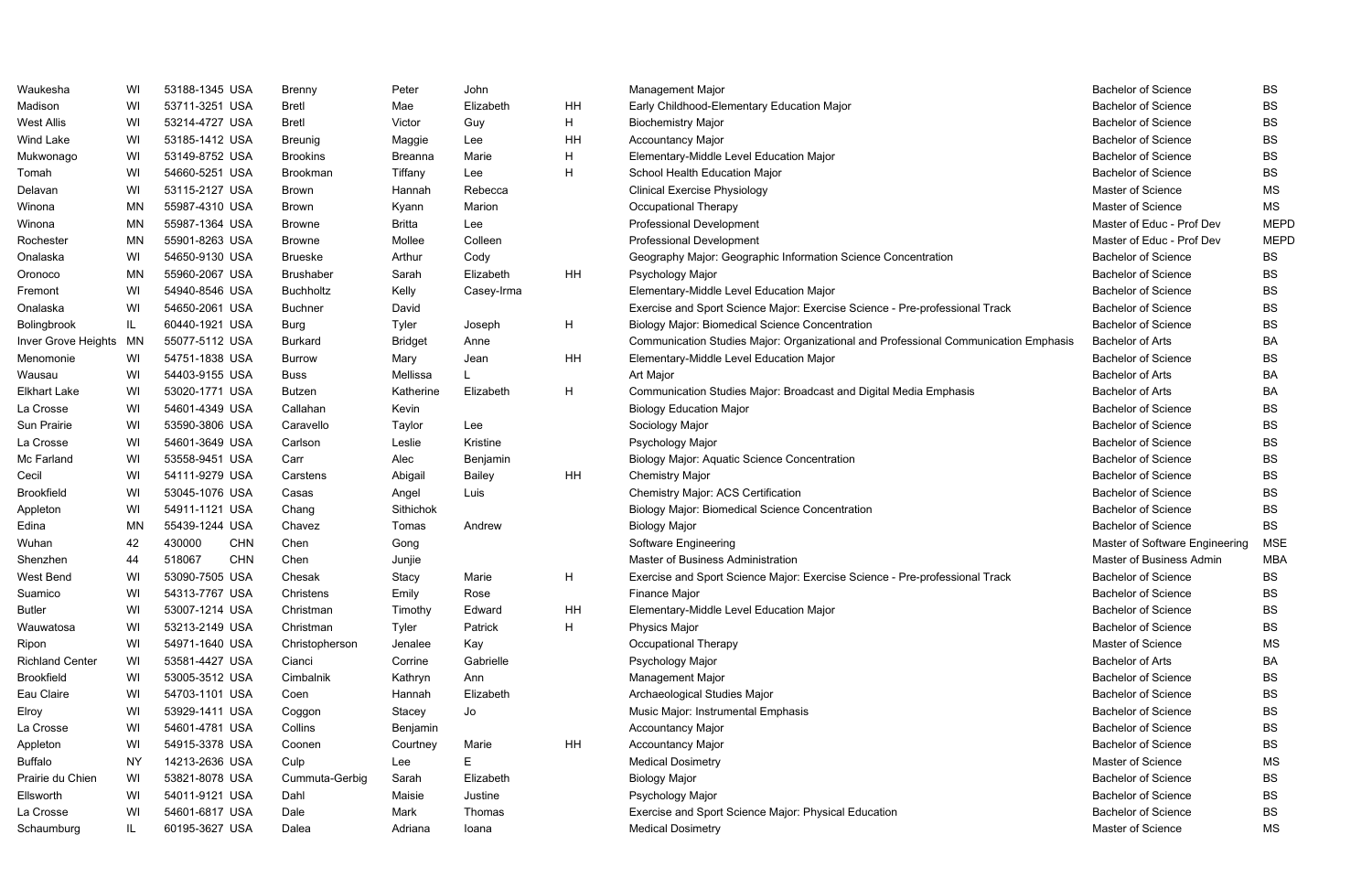| Viroqua            | WI        | 54665-1647 USA      | Danahy       | Megan           | K            | H  | Art Education Major                                                                 | <b>Bachelor of Science</b> | <b>BS</b> |
|--------------------|-----------|---------------------|--------------|-----------------|--------------|----|-------------------------------------------------------------------------------------|----------------------------|-----------|
| Independence       | WI        | 54747-8723 USA      | Dascher      | <b>Brittney</b> | Lynn         |    | <b>Marketing Major</b>                                                              | <b>Bachelor of Science</b> | <b>BS</b> |
| Green Bay          | WI        | 54311-6318 USA      | DeGrave      | Kaley           | Marie        |    | Psychology Major                                                                    | <b>Bachelor of Science</b> | <b>BS</b> |
| Waupaca            | WI        | 54981-8131 USA      | Dembrowski   | Henry           | A            |    | Exercise and Sport Science Major: Exercise Science - Fitness Track                  | <b>Bachelor of Science</b> | <b>BS</b> |
| Racine             | WI        | 53402-3958 USA      | Derosier     | Joseph          | Harold       |    | Management Major                                                                    | <b>Bachelor of Science</b> | <b>BS</b> |
| Waukesha           | WI        | 53188-2680 USA      | Desai        | Harshita        | Ashok        |    | Psychology Major                                                                    | <b>Bachelor of Science</b> | <b>BS</b> |
| Marinette          | WI        | 54143-9767 USA      | Dettman      | Mary            | Jaclyn       | HH | Psychology Major                                                                    | <b>Bachelor of Science</b> | <b>BS</b> |
| Goodhue            | MN        | 55027-8027 USA      | <b>Dicke</b> | Ann             | Namara       | H  | <b>Community Health Education Major</b>                                             | <b>Bachelor of Science</b> | <b>BS</b> |
| Holmen             | WI        | 54636-6200 USA      | Dienger      | Allison         | Mae          | HH | Sociology Major                                                                     | <b>Bachelor of Arts</b>    | <b>BA</b> |
| La Crosse          | WI        | 54601-7635 USA      | Dierkop      | Jessica         | Mary         |    | English Major: Rhetoric and Writing Emphasis                                        | <b>Bachelor of Arts</b>    | <b>BA</b> |
| La Crosse          | WI        | 54601-3552 USA      | Dilcher      | Richard         | Norman       |    | Elementary-Middle Level Education Major                                             | <b>Bachelor of Science</b> | <b>BS</b> |
| Mindoro            | WI        | 54644-9141 USA      | <b>Dobbs</b> | Jacqueline      | Nicole       |    | Psychology Major                                                                    | <b>Bachelor of Science</b> | <b>BS</b> |
| Sherwood           | WI        | 54169-9791 USA      | Dolgner      | Derek           | Clayton      |    | Exercise and Sport Science Major: Exercise Science - Fitness Track                  | <b>Bachelor of Science</b> | <b>BS</b> |
| Hartland           | MN        | 56042-7700 USA      | Donovan      | Elizabeth       | June         | H  | <b>Accountancy Major</b>                                                            | <b>Bachelor of Science</b> | <b>BS</b> |
| <b>West Bend</b>   | WI        | 53090-8907 USA      | Dougherty    | Connor          | James        |    | Exercise and Sport Science Major: Exercise Science - Pre-professional Track         | <b>Bachelor of Science</b> | <b>BS</b> |
| La Crosse          | WI        | 54601-3442 USA      | Dricken      | Anna            | $\mathsf{R}$ |    | Exercise and Sport Science Major: Exercise Science - Pre-professional Track         | <b>Bachelor of Science</b> | <b>BS</b> |
| Ramsey             | MN        | 55303<br><b>USA</b> | Dubiel       | Joel            | Thomas       |    | <b>Clinical Exercise Physiology</b>                                                 | Master of Science          | <b>MS</b> |
| La Crosse          | WI        | 54603-1016 USA      | Duerwachter  | Courtney        |              |    | Communication Studies Major: Organizational and Professional Communication Emphasis | <b>Bachelor of Arts</b>    | <b>BA</b> |
| <b>Bird Island</b> | MN        | 55310-0364 USA      | Dumke        | Ruth            | Mercedes     |    | <b>Biology Major: Biomedical Science Concentration</b>                              | <b>Bachelor of Science</b> | <b>BS</b> |
| Sun Prairie        | WI        | 53590-8916 USA      | Dvorak       | Bailey          |              |    | Public Administration Major                                                         | <b>Bachelor of Science</b> | <b>BS</b> |
| Red Wing           | MN        | 55066-2007 USA      | Earney       | Mitchell        | James        |    | <b>Marketing Major</b>                                                              | <b>Bachelor of Science</b> | <b>BS</b> |
| Goodhue            | ΜN        | 55027-9158 USA      | Earp         | Jessica         | Kinsey       |    | Sociology Major                                                                     | <b>Bachelor of Science</b> | <b>BS</b> |
| Rushford           | ΜN        | 55971-9183 USA      | Ebner        | <b>Bradley</b>  | Jon          |    | <b>Biology Major: Biomedical Science Concentration</b>                              | <b>Bachelor of Science</b> | <b>BS</b> |
| Fort Atkinson      | WI        | 53538-2230 USA      | Edquist      | Mitchell        | Kelly        |    | <b>Biology Major</b>                                                                | <b>Bachelor of Science</b> | <b>BS</b> |
| Rochester          | ΜN        | 55901-1891 USA      | Edwards      | Rose            | Μ            |    | Finance Major                                                                       | <b>Bachelor of Science</b> | <b>BS</b> |
| New Berlin         | WI        | 53151-8752 USA      | Ehlert       | Alexander       | David        | H  | Physics Major: Biomedical Concentration                                             | <b>Bachelor of Science</b> | <b>BS</b> |
| Racine             | WI        | 53403-2315 USA      | Eisel        | Erica           | Lynn         |    | Psychology Major                                                                    | <b>Bachelor of Science</b> | <b>BS</b> |
| La Crosse          | WI        | 54601-5802 USA      | Ekiss        | Mark            | Dean         |    | <b>Biology Education Major</b>                                                      | <b>Bachelor of Science</b> | <b>BS</b> |
| Menomonee Falls    | WI        | 53051-0660 USA      | Eliades      | Lauren          |              |    | <b>Biochemistry Major</b>                                                           | <b>Bachelor of Science</b> | <b>BS</b> |
| Ferryville         | WI        | 54628-8019 USA      | Ellefson     | Jerad           | Paul         |    | Social Studies Education Major (Broad Field Option B)                               | <b>Bachelor of Science</b> | <b>BS</b> |
| Fond du Lac        | WI        | 54937-9688 USA      | Ellingen     | Stephanie       | Lynn         |    | <b>Occupational Therapy</b>                                                         | Master of Science          | MS        |
| Janesville         | WI        | 53546-3727 USA      | <b>Ellis</b> | Amanda          | Marie        |    | Microbiology Major: Biomedical Concentration                                        | <b>Bachelor of Science</b> | <b>BS</b> |
| Elkhorn            | WI        | 53121-3114 USA      | Emmerth      | Kirsty          | Ann          |    | Marketing Major                                                                     | <b>Bachelor of Science</b> | <b>BS</b> |
| Superior           | WI        | 54880-5021 USA      | Ender        | Tessa           | Erinne       |    | Social Studies Education Major (Broad Field Option B)                               | <b>Bachelor of Science</b> | <b>BS</b> |
| New Berlin         | WI        | 53151-9235 USA      | Engibous     | Lauren          | Elizabeth    | H  | Elementary-Middle Level Education Major                                             | <b>Bachelor of Science</b> | <b>BS</b> |
| Hudson             | WI        | 54016-7727 USA      | Erickson     | Sarah           | Lynn         | HH | Communication Studies Major: Organizational and Professional Communication Emphasis | Bachelor of Arts           | BA        |
| La Crosse          | WI        | 54601-4047 USA      | Evers        | Emily           | Elizabeth    |    | Management Major                                                                    | <b>Bachelor of Science</b> | <b>BS</b> |
| Germantown         | WI        | 53022-2918 USA      | Falls        | Cody            | Hunter       |    | Finance Major                                                                       | <b>Bachelor of Science</b> | <b>BS</b> |
| Fond du Lac        | WI        | 54935-2617 USA      | Farina       | Mackenzie       |              |    | Information Systems Major                                                           | <b>Bachelor of Science</b> | <b>BS</b> |
| Forest City        | IA        | 50436-1050 USA      | Farland      | Courtney        | Verona       |    | <b>Clinical Exercise Physiology</b>                                                 | Master of Science          | <b>MS</b> |
| East Meadow        | <b>NY</b> | 11554-4200 USA      | Farooki      | Asim            |              |    | <b>Medical Dosimetry</b>                                                            | Master of Science          | <b>MS</b> |
| Appleton           | WI        | 54913-6810 USA      | Faster       | Katie           | Lynn         |    | Psychology Major                                                                    | <b>Bachelor of Science</b> | <b>BS</b> |
| Mc Farland         | WI        | 53558-8909 USA      | Fedor        | Karali          | Ann          |    | Psychology Major                                                                    | <b>Bachelor of Science</b> | <b>BS</b> |
| Franklin           | <b>TN</b> | 37064-9249 USA      | Felber       | Ryan            | Paul         |    | <b>Biochemistry Major</b>                                                           | <b>Bachelor of Science</b> | <b>BS</b> |
| Trempealeau        | WI        | 54661-9125 USA      | Fenske       | Kelsey          | Marie        |    | <b>Occupational Therapy</b>                                                         | Master of Science          | <b>MS</b> |

|       | <b>Bachelor of Science</b> | BS        |
|-------|----------------------------|-----------|
|       | Bachelor of Science        | BS        |
|       | <b>Bachelor of Science</b> | BS        |
|       | <b>Bachelor of Science</b> | BS        |
|       | <b>Bachelor of Science</b> | BS        |
|       | <b>Bachelor of Science</b> | BS        |
|       | <b>Bachelor of Science</b> | BS        |
|       | <b>Bachelor of Science</b> | BS        |
|       | Bachelor of Arts           | <b>BA</b> |
|       | <b>Bachelor of Arts</b>    | BA        |
|       | <b>Bachelor of Science</b> | BS        |
|       | <b>Bachelor of Science</b> | BS        |
|       | <b>Bachelor of Science</b> | BS        |
|       | <b>Bachelor of Science</b> | BS        |
|       | <b>Bachelor of Science</b> | BS        |
|       | <b>Bachelor of Science</b> | BS        |
|       | Master of Science          | ΜS        |
| าasis | <b>Bachelor of Arts</b>    | BA        |
|       | <b>Bachelor of Science</b> | <b>BS</b> |
|       | <b>Bachelor of Science</b> | BS        |
|       | <b>Bachelor of Science</b> | BS        |
|       | <b>Bachelor of Science</b> | BS        |
|       | <b>Bachelor of Science</b> | BS        |
|       | <b>Bachelor of Science</b> | BS        |
|       | <b>Bachelor of Science</b> | BS        |
|       | <b>Bachelor of Science</b> | BS        |
|       | <b>Bachelor of Science</b> | BS        |
|       | <b>Bachelor of Science</b> | BS        |
|       | <b>Bachelor of Science</b> | BS        |
|       | <b>Bachelor of Science</b> | BS        |
|       | <b>Master of Science</b>   | ΜS        |
|       | <b>Bachelor of Science</b> | <b>BS</b> |
|       | <b>Bachelor of Science</b> | BS        |
|       | <b>Bachelor of Science</b> | BS        |
|       | <b>Bachelor of Science</b> | BS        |
| าasis | <b>Bachelor of Arts</b>    | ВA        |
|       | <b>Bachelor of Science</b> | BS        |
|       | Bachelor of Science        | BS        |
|       | <b>Bachelor of Science</b> | BS        |
|       | Master of Science          | ΜS        |
|       | <b>Master of Science</b>   | ΜS        |
|       | <b>Bachelor of Science</b> | BS        |
|       | <b>Bachelor of Science</b> | BS        |
|       | <b>Bachelor of Science</b> | BS        |
|       | Master of Science          | ΜS        |

- 
-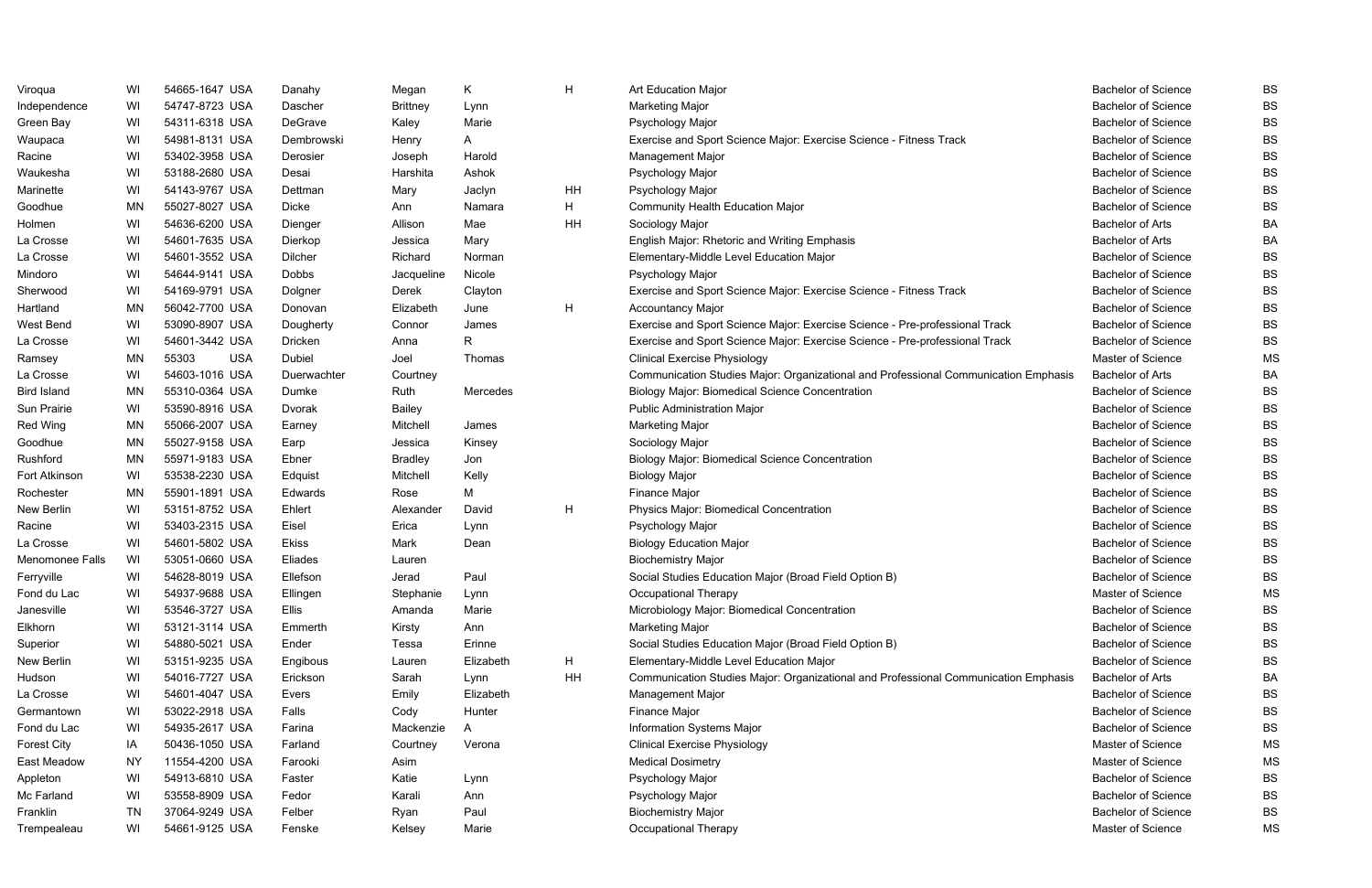| Kaukauna                | WI        | 54130-3863 USA | Fink         | Kathryn         | Lynn      | H  | Elementary-Middle Level Education Major                                             | <b>Bachelor of Science</b> | BS          |
|-------------------------|-----------|----------------|--------------|-----------------|-----------|----|-------------------------------------------------------------------------------------|----------------------------|-------------|
| West Salem              | WI        | 54669-9144 USA | Finucane     | Ely             | Patrick   |    | Exercise and Sport Science Major: Physical Education                                | <b>Bachelor of Science</b> | <b>BS</b>   |
| Sun Prairie             | WI        | 53590-1261 USA | Fitzpatrick  | Alisen          | Shae      |    | <b>Medical Dosimetry</b>                                                            | Master of Science          | <b>MS</b>   |
| Crandon                 | WI        | 54520-1466 USA | Flannery     | <b>Brenda</b>   | Jean      |    | Professional Development                                                            | Master of Educ - Prof Dev  | <b>MEPD</b> |
| Prior Lake              | <b>MN</b> | 55372-1914 USA | Flaschenriem | Ashley          | Danielle  | H  | Early Childhood-Elementary Education Major                                          | <b>Bachelor of Science</b> | BS          |
| La Crosse               | WI        | 54601-3663 USA | Frank        | Callie          |           |    | Communication Studies Major: Broadcast and Digital Media Emphasis                   | <b>Bachelor of Science</b> | <b>BS</b>   |
| Melrose                 | WI        | 54642-8016 USA | Frank        | Janelle         | Marie     | H  | Exercise and Sport Science Major: Physical Education                                | <b>Bachelor of Science</b> | <b>BS</b>   |
| Thorp                   | WI        | 54771-7009 USA | Frerichs     | Carly           |           | HH | <b>English Major: Rhetoric and Writing Emphasis</b>                                 | <b>Bachelor of Arts</b>    | BA          |
| Mazomanie               | WI        | 53560-9698 USA | Friske       | Kaia            | Marie     |    | Sociology Major                                                                     | <b>Bachelor of Arts</b>    | BA          |
| Pewaukee                | WI        | 53072-5726 USA | Fritchen     | Joshua          | Ryan      |    | Exercise and Sport Science Major: Exercise Science - Pre-professional Track         | <b>Bachelor of Science</b> | <b>BS</b>   |
| Toyota                  | 23        | <b>JPN</b>     | Fukaya       | Moeri           |           |    | <b>Therapeutic Recreation Major</b>                                                 | <b>Bachelor of Science</b> | <b>BS</b>   |
| Schofield               | WI        | 54476-5712 USA | Gajewski     | Alyssa          | Nicole    |    | Occupational Therapy                                                                | Master of Science          | MS          |
| <b>Bryant</b>           | WI        | 54418-9755 USA | Gallenberg   | Katy            | Elizabeth |    | <b>Chemistry Education Major</b>                                                    | <b>Bachelor of Science</b> | <b>BS</b>   |
| <b>Wisconsin Rapids</b> | WI        | 54494-4321 USA | Galles       | Kasey           | Lorrayne  |    | Occupational Therapy                                                                | Master of Science          | <b>MS</b>   |
| La Crosse               | WI        | 54601-2269 USA | Galvin       | Michael         | Jordan    |    | <b>Accountancy Major</b>                                                            | <b>Bachelor of Science</b> | <b>BS</b>   |
| Tomah                   | WI        | 54660-4387 USA | Gasper       | Erika           | Kristine  |    | German Studies Major                                                                | <b>Bachelor of Arts</b>    | BA          |
| Andover                 | MN        | 55304-2628 USA | Gaveske      | Hannah          | Leta      |    | Exercise and Sport Science: Human Performance                                       | Master of Science          | MS          |
| Franklin                | WI        | 53132-8727 USA | Gentz        | Olyvia          | Anne      |    | Elementary-Middle Level Education Major                                             | <b>Bachelor of Science</b> | <b>BS</b>   |
| Isanti                  | <b>MN</b> | 55040-5960 USA | Gifford      | Scott           | Dale      |    | <b>Economics Major</b>                                                              | <b>Bachelor of Science</b> | <b>BS</b>   |
| Menasha                 | WI        | 54952-2336 USA | Gilbride     | Sean            | Francis   |    | <b>Biology Major: Biomedical Science Concentration</b>                              | <b>Bachelor of Science</b> | <b>BS</b>   |
| Edina                   | <b>MN</b> | 55424-1736 USA | Glover       | Mary Anne       | Katherine |    | Therapeutic Recreation Major                                                        | <b>Bachelor of Science</b> | <b>BS</b>   |
| Onalaska                | WI        | 54650-8743 USA | Gordon       | Ashlee          | Olivia    |    | Art Education Major                                                                 | <b>Bachelor of Science</b> | <b>BS</b>   |
| Sheboygan               | WI        | 53081-5083 USA | Gorter       | Angela          | Joy       | H  | Exercise and Sport Science Major: Physical Education                                | <b>Bachelor of Science</b> | <b>BS</b>   |
| Verona                  | WI        | 53593-8663 USA | Graf         | Andrew          | Allen     |    | Exercise and Sport Science Major: Sport Management                                  | <b>Bachelor of Science</b> | <b>BS</b>   |
| Waukesha                | WI        | 53188-4400 USA | Grall        | Danielle        | Anne      |    | Occupational Therapy                                                                | Master of Science          | <b>MS</b>   |
| Oconomowoc              | WI        | 53066-9442 USA | Granlund     | <b>Brittany</b> | Mae       |    | Psychology Major                                                                    | <b>Bachelor of Science</b> | <b>BS</b>   |
| Fontana                 | WI        | 53125-1312 USA | Grant        | Dana            | Lynn      |    | Art Education Major                                                                 | <b>Bachelor of Science</b> | <b>BS</b>   |
| Sturtevant              | WI        | 53177-2942 USA | Grasso       | Kayla           | Marie     |    | <b>Marketing Major</b>                                                              | <b>Bachelor of Science</b> | <b>BS</b>   |
| Merrill                 | WI        | 54452-9704 USA | Grefe        | Eryn            | Nicole    | HH | Elementary-Middle Level Education Major                                             | <b>Bachelor of Science</b> | <b>BS</b>   |
| Kewaskum                | WI        | 53040-9742 USA | Gregoriou    | Haley           | Ann       |    | Communication Studies Major: Organizational and Professional Communication Emphasis | <b>Bachelor of Science</b> | <b>BS</b>   |
| Sun Prairie             | WI        | 53590-8820 USA | Grimsled     | April           |           |    | Biology: Clinical Microbiology Concentration                                        | Master of Science          | МS          |
| Cross Plains            | WI        | 53528-9027 USA | Grosse       | Amanda          | Michelle  |    | <b>Marketing Major</b>                                                              | <b>Bachelor of Science</b> | <b>BS</b>   |
| Milladore               | WI        | 54454-9648 USA | Grosskreutz  | Carley          | Ana       |    | <b>Marketing Major</b>                                                              | <b>Bachelor of Science</b> | <b>BS</b>   |
| Newton                  | WI        | 53063-9760 USA | Grunwald     | Andrew          | Paul      | H  | <b>Biology Major: Environmental Science Concentration</b>                           | <b>Bachelor of Science</b> | <b>BS</b>   |
| La Farge                | WI        | 54639-7960 USA | Gudgeon      | Rachel          |           |    | Music Major: Performance Emphasis                                                   | <b>Bachelor of Arts</b>    | BA          |
| Onalaska                | WI        | 54650-8901 USA | Gullicksrud  | Aubriana        | Lynn      |    | Elementary-Middle Level Education Major                                             | <b>Bachelor of Science</b> | <b>BS</b>   |
| Savage                  | MN        | 55378-2674 USA | Guth         | Craig           | Lee       |    | Management Major                                                                    | <b>Bachelor of Science</b> | <b>BS</b>   |
| Waipahu                 | HI        | 96797-5268 USA | Gyotoku      | Kelli Ann       | Mio       |    | Microbiology Major: Biomedical Concentration                                        | <b>Bachelor of Science</b> | <b>BS</b>   |
| Mount Horeb             | WI        | 53572-1610 USA | Haag         | Terah           | Jo        |    | <b>Biology Major</b>                                                                | <b>Bachelor of Science</b> | <b>BS</b>   |
| Stillwater              | MN        | 55082-4111 USA | Hadfield     | Sarah           | Faith     | H  | Early Childhood-Elementary Education Major                                          | <b>Bachelor of Science</b> | <b>BS</b>   |
| La Crosse               | WI        | 54603-1679 USA | Hafner       | Kristi          |           |    | <b>Professional Development</b>                                                     | Master of Educ - Prof Dev  | <b>MEPD</b> |
| New Richland            | ΜN        | 56072-3608 USA | Hagen        | <b>Brandi</b>   | Jean      |    | <b>Statistics Major: Actuarial Science Concentration</b>                            | <b>Bachelor of Science</b> | <b>BS</b>   |
| <b>Fall Creek</b>       | WI        | 54742-4113 USA | Hageness     | Anna            | Amelia    |    | Social Studies Education Major (Broad Field Option B)                               | <b>Bachelor of Science</b> | <b>BS</b>   |
| Monona                  | WI        | 53716-2508 USA | Halstead     | Sophia          | Marie     |    | Psychology Major                                                                    | <b>Bachelor of Arts</b>    | BA          |
| West Milwaukee          | WI        | 53214-5363 USA | Hankins      | Mary            | Colleen   |    | Elementary-Middle Level Education Major                                             | <b>Bachelor of Science</b> | <b>BS</b>   |

|          | <b>Bachelor of Science</b> | BS          |
|----------|----------------------------|-------------|
|          | <b>Bachelor of Science</b> | BS          |
|          | Master of Science          | ΜS          |
|          | Master of Educ - Prof Dev  | <b>MEPD</b> |
|          | <b>Bachelor of Science</b> | BS          |
|          | <b>Bachelor of Science</b> | BS          |
|          | <b>Bachelor of Science</b> | BS          |
|          | <b>Bachelor of Arts</b>    | BA          |
|          | Bachelor of Arts           | BA          |
|          | <b>Bachelor of Science</b> | BS          |
|          | <b>Bachelor of Science</b> | BS          |
|          | <b>Master of Science</b>   | ΜS          |
|          | Bachelor of Science        | BS          |
|          | <b>Master of Science</b>   | MS          |
|          | <b>Bachelor of Science</b> | BS          |
|          | <b>Bachelor of Arts</b>    | BA          |
|          | Master of Science          | ΜS          |
|          | <b>Bachelor of Science</b> | BS          |
|          | <b>Bachelor of Science</b> | <b>BS</b>   |
|          | <b>Bachelor of Science</b> | BS          |
|          | <b>Bachelor of Science</b> | BS          |
|          | <b>Bachelor of Science</b> | BS          |
|          | <b>Bachelor of Science</b> | BS          |
|          | <b>Bachelor of Science</b> | BS          |
|          | Master of Science          | ΜS          |
|          | <b>Bachelor of Science</b> | BS          |
|          | <b>Bachelor of Science</b> | BS          |
|          | <b>Bachelor of Science</b> | BS          |
|          | <b>Bachelor of Science</b> | BS          |
| mphasis: | <b>Bachelor of Science</b> | BS          |
|          | <b>Master of Science</b>   | ΜS          |
|          | <b>Bachelor of Science</b> | BS          |
|          | <b>Bachelor of Science</b> | BS          |
|          | Bachelor of Science        | <b>BS</b>   |
|          | <b>Bachelor of Arts</b>    | ВA          |
|          | <b>Bachelor of Science</b> | BS          |
|          | Bachelor of Science        | BS          |
|          | <b>Bachelor of Science</b> | BS          |
|          | Bachelor of Science        | BS          |
|          | <b>Bachelor of Science</b> | BS          |
|          | Master of Educ - Prof Dev  | MEPD        |
|          | <b>Bachelor of Science</b> | BS          |
|          | <b>Bachelor of Science</b> | BS          |
|          | <b>Bachelor of Arts</b>    | BA          |
|          | <b>Bachelor of Science</b> | BS          |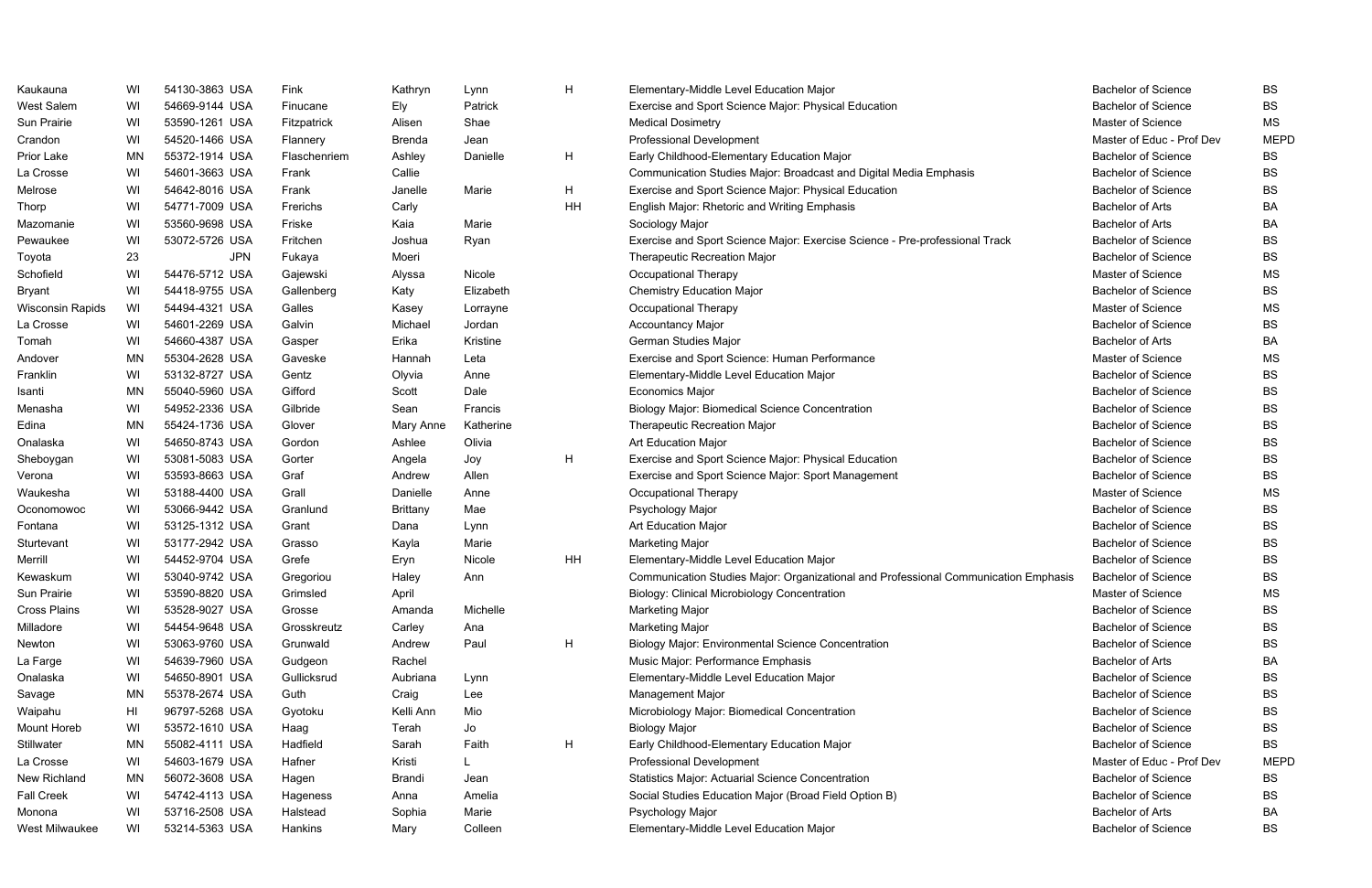| Eden Prairie        | MN        | 55346-3424 USA        | Hansen      | Katherine | Julia     |    | Occupational Therapy                                                                | Master of Science          | МS          |
|---------------------|-----------|-----------------------|-------------|-----------|-----------|----|-------------------------------------------------------------------------------------|----------------------------|-------------|
| Madison             | WI        | 53717-1037 USA        | Hanson      | Erika     |           |    | <b>Biology: Clinical Microbiology Concentration</b>                                 | Master of Science          | MS          |
| La Crosse           | WI        | 54601-2457 USA        | Harbin      | Michelle  |           |    | <b>Clinical Exercise Physiology</b>                                                 | Master of Science          | MS          |
| Green Bay           | WI        | 54313-5037 USA        | Harke       | Tyler     | Clayton   |    | <b>Accountancy Major</b>                                                            | <b>Bachelor of Science</b> | <b>BS</b>   |
| Soldiers Grove      | WI        | 54655-8089 USA        | Hartley     | Hillary   | Rose      | H  | Elementary-Middle Level Education Major                                             | <b>Bachelor of Science</b> | <b>BS</b>   |
| Fitchburg           | WI        | 53719-1690 USA        | Hartnett    | Kaitlyn   | Marie     | HH | <b>Marketing Major</b>                                                              | <b>Bachelor of Science</b> | <b>BS</b>   |
| Marshfield          | WI        | 54449-5050 USA        | Hasserodt   | Ross      | Allen     | HH | <b>Finance Major</b>                                                                | <b>Bachelor of Science</b> | <b>BS</b>   |
| <b>Apple Valley</b> | MN        | 55124-7338 USA        | Haugen      | Maria     | Grace     |    | <b>Accountancy Major</b>                                                            | <b>Bachelor of Science</b> | <b>BS</b>   |
| La Crosse           | WI        | 54601-5003 USA        | Hawes       | Jacob     | Ross      |    | <b>Clinical Exercise Physiology</b>                                                 | Master of Science          | MS          |
| Attica              | <b>NY</b> | 14011-9710 USA        | Helser      | William   | Thomas    |    | Exercise and Sport Science: Physical Education Teaching                             | Master of Science          | MS          |
| <b>Big Bend</b>     | WI        | 53103-9642 USA        | Hemken      | Michelle  | Joan      |    | Psychology Major                                                                    | <b>Bachelor of Science</b> | <b>BS</b>   |
| Franklin            | WI        | 53132-1150 USA        | Henk        | Samantha  | Nicole    |    | <b>Biology Major</b>                                                                | <b>Bachelor of Science</b> | <b>BS</b>   |
| Port Washington     | WI        | 53074-9772 USA        | Herrenbruck | Amy       | Marie     | H  | <b>Accountancy Major</b>                                                            | <b>Bachelor of Science</b> | <b>BS</b>   |
| Trempealeau         | WI        | 54661-9254 USA        | Hestekin    | Lindsay   | Anne      |    | Professional Development                                                            | Master of Educ - Prof Dev  | <b>MEPD</b> |
| Little Suamico      | WI        | 54141-9028 USA        | Hetzel      | Chelsea   | Marie     |    | Psychology Major                                                                    | <b>Bachelor of Arts</b>    | BA          |
| La Crosse           | WI        | 54601-5138 USA        | Hilden      | Kathryn   | Irene     | H  | Finance Major: Risk, Insurance and Financial Planning Concentration                 | <b>Bachelor of Science</b> | BS          |
| Thiensville         | WI        | 53092-1417 USA        | Hock        | Evan      | Dean      |    | Computer Science Major                                                              | <b>Bachelor of Science</b> | <b>BS</b>   |
| Stillwater          | MN        | 55082-6820 USA        | Hoffman     | Robert    | John      |    | Political Science Major                                                             | <b>Bachelor of Science</b> | <b>BS</b>   |
| Milwaukee           | WI        | 53208-1007 USA        | Hoffmann    | Michael   | David     |    | Geography Major                                                                     | <b>Bachelor of Science</b> | <b>BS</b>   |
| Wauwatosa           | WI        | 53213-2020 USA        | Hofschulte  | Theresa   | A         | HH | Therapeutic Recreation Major                                                        | <b>Bachelor of Science</b> | <b>BS</b>   |
| Weston              | WI        | 54476-4406 USA        | Houle       | Katie     | Sue       |    | Therapeutic Recreation Major                                                        | <b>Bachelor of Science</b> | <b>BS</b>   |
| New Glarus          | WI        | 53574-9589 USA        | Howden      | Charles   | D         |    | Management Major                                                                    | <b>Bachelor of Science</b> | <b>BS</b>   |
| <b>Crystal Lake</b> | IL        | 60014-4347 USA        | Howe        | Emily     | Lynn      |    | English Major: Literature Emphasis                                                  | <b>Bachelor of Arts</b>    | BA          |
| Sauk City           | WI        | 53583-9677 USA        | Huerth      | Rachel    | Nicole    | H  | Chemistry Major: ACS Certification                                                  | <b>Bachelor of Science</b> | <b>BS</b>   |
| La Crosse           | WI        | 54601-3567 USA        | Hunsley     | Stephanie | Pearl     |    | Psychology Major                                                                    | <b>Bachelor of Science</b> | <b>BS</b>   |
| Merritt Island      | FL        | 32953-7950 USA        | Hunt        | Susan     | Anne      |    | <b>Medical Dosimetry</b>                                                            | Master of Science          | MS          |
| <b>Brodhead</b>     | WI        | 53520-1673 USA        | Hycnar      | Ryan      | Robert    |    | <b>Marketing Major</b>                                                              | <b>Bachelor of Science</b> | <b>BS</b>   |
| Holmen              | WI        | 54636-9445 USA        | Imhoff      | James     | David     |    | Computer Science Major                                                              | <b>Bachelor of Science</b> | <b>BS</b>   |
| Clear Lake          | MN        | 55319-9635 USA        | Jackson     | Kelsey    |           |    | Communication Studies Major: Organizational and Professional Communication Emphasis | <b>Bachelor of Arts</b>    | BA          |
| Rochester           | ΜN        | 55901-6877 USA        | Jacobsen    | Jeffrey   | Thomas    |    | Professional Development                                                            | Master of Educ - Prof Dev  | <b>MEPD</b> |
| Livingston          | WI        | 53554-9553 USA        | James       | Ronica    | Lee       |    | Communication Studies Major: Organizational and Professional Communication Emphasis | <b>Bachelor of Arts</b>    | BA          |
| Waukesha            | WI        | 53188-4449 USA        | Janny       | Andrew    | Alan      |    | Finance Major: Risk, Insurance and Financial Planning Concentration                 | <b>Bachelor of Science</b> | <b>BS</b>   |
| <b>River Falls</b>  | WI        | 54022-4109 USA        | Janovec     | Anastacia | Mae       | H  | Communication Studies Major: Interpersonal Communication Emphasis                   | <b>Bachelor of Science</b> | <b>BS</b>   |
| Sun Prairie         | WI        | 53590-9754 USA        | Jaramillo   | Adrian    | August    |    | <b>Accountancy Major</b>                                                            | <b>Bachelor of Science</b> | <b>BS</b>   |
| Middleton           | WI        | 53562-3672 USA        | Jarzemsky   | Grace     | Ann       | HH | Elementary-Middle Level Education Major                                             | <b>Bachelor of Science</b> | <b>BS</b>   |
| Burlington          | WI        | 53105-9727 USA        | Jeffers     | Chelsea   | Elizabeth |    | Management Major                                                                    | <b>Bachelor of Science</b> | <b>BS</b>   |
| <b>Bagley</b>       | WI        | 53801-9731 USA        | Jensen      | Jenna     | Ann       |    | Mathematics Major: Actuarial Science Concentration                                  | <b>Bachelor of Science</b> | <b>BS</b>   |
| Ulsan               |           | <b>KOR</b><br>682-814 | Jeong       | Rina      |           |    | Psychology Major                                                                    | <b>Bachelor of Science</b> | <b>BS</b>   |
| Aurora              | CO        | 80012-4113 USA        | Johnson     | Cinira    | Akiko     |    | <b>Medical Dosimetry</b>                                                            | Master of Science          | MS          |
| Appleton            | WI        | 54915-4664 USA        | Johnson     | Devan     | James     | H  | <b>Marketing Major</b>                                                              | <b>Bachelor of Science</b> | <b>BS</b>   |
| Mauston             | WI        | 53948-9406 USA        | Johnson     | Elizabeth | Louise    |    | Occupational Therapy                                                                | Master of Science          | MS          |
| Wausau              | WI        | 54403-6532 USA        | Johnson     | Nicole    | Elizabeth |    | International Business Major                                                        | <b>Bachelor of Science</b> | <b>BS</b>   |
| La Crosse           | WI        | 54601-2435 USA        | Justin      | Laura     | Elizabeth |    | Occupational Therapy                                                                | Master of Science          | MS          |
| Juneau              | WI        | 53039-9743 USA        | Justmann    | Nicole    | Jean      |    | Early Childhood-Elementary Education Major                                          | <b>Bachelor of Science</b> | <b>BS</b>   |
| Caledonia           | IL        | 61011-9428 USA        | Kaderabek   | Kristin   | Lee       | HH | Exercise and Sport Science Major: Exercise Science - Fitness Track                  | <b>Bachelor of Science</b> | <b>BS</b>   |

|          | <b>Master of Science</b>   | ΜS        |
|----------|----------------------------|-----------|
|          | Master of Science          | ΜS        |
|          | Master of Science          | ΜS        |
|          | <b>Bachelor of Science</b> | BS        |
|          | <b>Bachelor of Science</b> | <b>BS</b> |
|          | <b>Bachelor of Science</b> | BS        |
|          | <b>Bachelor of Science</b> | BS        |
|          | <b>Bachelor of Science</b> | BS        |
|          | <b>Master of Science</b>   | MS        |
|          | Master of Science          | ΜS        |
|          | <b>Bachelor of Science</b> | BS        |
|          | <b>Bachelor of Science</b> | BS        |
|          | <b>Bachelor of Science</b> | BS        |
|          | Master of Educ - Prof Dev  | MEPD      |
|          | <b>Bachelor of Arts</b>    | BA        |
|          | <b>Bachelor of Science</b> | BS        |
|          | <b>Bachelor of Science</b> | BS        |
|          | <b>Bachelor of Science</b> | BS        |
|          | <b>Bachelor of Science</b> | BS        |
|          | <b>Bachelor of Science</b> | BS        |
|          | <b>Bachelor of Science</b> | BS        |
|          | <b>Bachelor of Science</b> | BS        |
|          | <b>Bachelor of Arts</b>    | BA        |
|          | <b>Bachelor of Science</b> | BS        |
|          | <b>Bachelor of Science</b> | BS        |
|          | <b>Master of Science</b>   | ΜS        |
|          | <b>Bachelor of Science</b> | BS        |
|          | <b>Bachelor of Science</b> | BS        |
| Emphasis | <b>Bachelor of Arts</b>    | BA        |
|          | Master of Educ - Prof Dev  | MEPD      |
| Emphasis | <b>Bachelor of Arts</b>    | ВA        |
|          | <b>Bachelor of Science</b> | BS        |
|          | Bachelor of Science        | BS        |
|          | <b>Bachelor of Science</b> | BS        |
|          | Bachelor of Science        | BS        |
|          | <b>Bachelor of Science</b> | BS        |
|          | Bachelor of Science        | BS        |
|          | <b>Bachelor of Science</b> | BS        |
|          | Master of Science          | ΜS        |
|          | <b>Bachelor of Science</b> | BS        |
|          | Master of Science          | ΜS        |
|          | <b>Bachelor of Science</b> | BS        |
|          | Master of Science          | ΜS        |
|          | <b>Bachelor of Science</b> | BS        |
|          | <b>Bachelor of Science</b> | BS        |
|          |                            |           |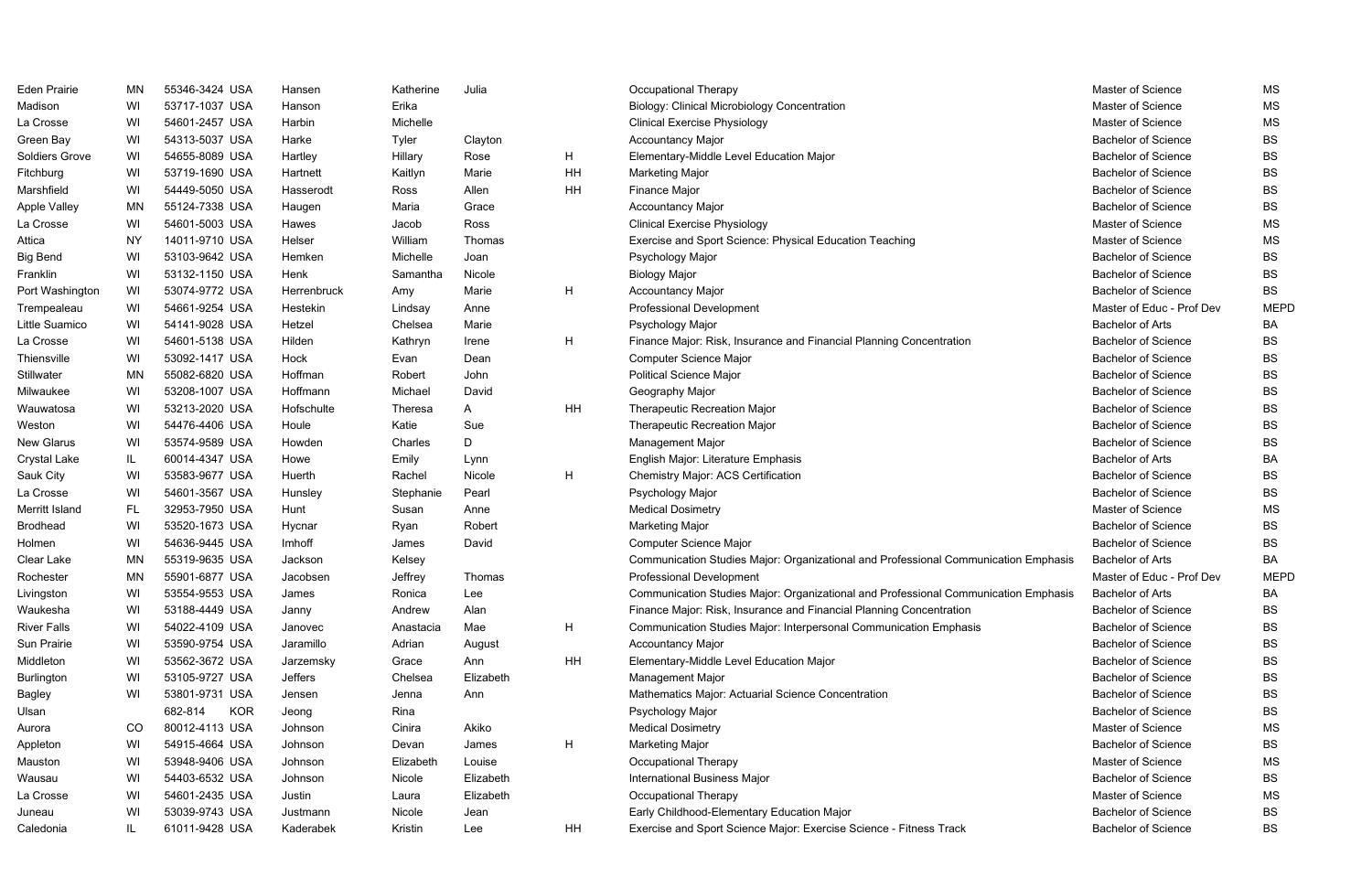| Atlanta                 | GА        | 30342-1331 USA | Kaiser       | Lindsey         | La Verne       |    | <b>Biology Major</b>                                                                | <b>Bachelor of Science</b> | BS          |
|-------------------------|-----------|----------------|--------------|-----------------|----------------|----|-------------------------------------------------------------------------------------|----------------------------|-------------|
| Pewaukee                | WI        | 53072-2478 USA | Kalamarz     | Shannon         | Nicole         | HH | Elementary-Middle Level Education Major                                             | <b>Bachelor of Science</b> | <b>BS</b>   |
| La Crosse               | WI        | 54601-4513 USA | Kann         | Arial           | Sahara         | H  | <b>English Major: Rhetoric and Writing Emphasis</b>                                 | <b>Bachelor of Arts</b>    | <b>BA</b>   |
| Holmen                  | WI        | 54636-9477 USA | Kastner      | <b>Brittany</b> | Ann            |    | Finance Major: Risk, Insurance and Financial Planning Concentration                 | <b>Bachelor of Science</b> | <b>BS</b>   |
| Aptos                   | CA        | 95003-4334 USA | Keller       | Austen Rose     |                |    | Communication Studies Major: Interpersonal Communication Emphasis                   | <b>Bachelor of Arts</b>    | BA          |
| Norwalk                 | WI        | 54648-8094 USA | Kelly        | Kyle            | Ethan          |    | Elementary-Middle Level Education Major                                             | <b>Bachelor of Science</b> | <b>BS</b>   |
| Colgate                 | WI        | 53017-9120 USA | Kempf        | Michael         | Christopher    |    | Exercise and Sport Science Major: Exercise Science - Pre-professional Track         | <b>Bachelor of Science</b> | <b>BS</b>   |
| Lakeville               | MN        | 55044-4607 USA | Kennedy      | Kyle            | McRae          |    | Geography Major                                                                     | <b>Bachelor of Science</b> | <b>BS</b>   |
| Dousman                 | WI        | 53118-9329 USA | King         | Jennifer        | Elizabeth      | H  | Elementary-Middle Level Education Major                                             | <b>Bachelor of Science</b> | <b>BS</b>   |
| <b>Brookfield</b>       | WI        | 53045-3527 USA | Klestinski   | Katie           | Ann            | HH | Early Childhood-Elementary Education Major                                          | <b>Bachelor of Science</b> | <b>BS</b>   |
| Pewaukee                | WI        | 53072-1157 USA | Klopp        | Sarah           | Elizabeth      |    | Management Major                                                                    | <b>Bachelor of Science</b> | <b>BS</b>   |
| New Prague              | MN        | 56071-2116 USA | Kneeland     | Marina          | Danielle       |    | Psychology Major                                                                    | <b>Bachelor of Science</b> | <b>BS</b>   |
| <b>Brookfield</b>       | WI        | 53045-4117 USA | Knetter      | Alexandra       | Kate           |    | <b>Biology Major</b>                                                                | <b>Bachelor of Science</b> | <b>BS</b>   |
| Wonewoc                 | WI        | 53968-9364 USA | Knutson      | Jesse           | Nikao          |    | <b>Mathematics Major</b>                                                            | <b>Bachelor of Science</b> | <b>BS</b>   |
| La Crosse               | WI        | 54601-5650 USA | Kocar        | Vanessa         |                |    | English Major: Rhetoric and Writing Emphasis                                        | <b>Bachelor of Arts</b>    | <b>BA</b>   |
| La Crosse               | WI        | 54601-3557 USA | Kocik        | Allison         | Rose           | H  | Social Studies Education Major (Broad Field Option B)                               | <b>Bachelor of Science</b> | <b>BS</b>   |
| Sun Prairie             | WI        | 53590-4669 USA | Koelsch      | Halley          | Danielle       |    | <b>Professional Development</b>                                                     | Master of Educ - Prof Dev  | <b>MEPD</b> |
| La Crosse               | WI        | 54601-4163 USA | Koester      | Adam            | Paul           |    | Computer Science Major                                                              | <b>Bachelor of Science</b> | BS          |
| Wells                   | <b>MN</b> | 56097-5015 USA | Koestler     | Danielle        | Jo             | H  | <b>Management Major</b>                                                             | <b>Bachelor of Science</b> | <b>BS</b>   |
| De Forest               | WI        | 53532-1715 USA | Kohl         | Jami            | Suzanne        |    | Management Major                                                                    | <b>Bachelor of Science</b> | <b>BS</b>   |
| Austin                  | MN        | 55912-1155 USA | Koppa        | Christopher     | John           |    | <b>Biology Major</b>                                                                | <b>Bachelor of Science</b> | <b>BS</b>   |
| Waukesha                | WI        | 53189-6906 USA | Koshak       | Nicholas        | William        |    | <b>Management Major</b>                                                             | <b>Bachelor of Science</b> | <b>BS</b>   |
| Middleton               | WI        | 53562-3836 USA | Kracht       | Joseph          | David          |    | Communication Studies Major: Organizational and Professional Communication Emphasis | <b>Bachelor of Science</b> | <b>BS</b>   |
| <b>River Falls</b>      | WI        | 54022-4449 USA | Kramolis     | Kali            | Ann            | HH | <b>Biology Major: Biomedical Science Concentration</b>                              | <b>Bachelor of Science</b> | <b>BS</b>   |
| Milwaukee               | WI        | 53222-3921 USA | Kramp        | Amie            |                |    | Occupational Therapy                                                                | Master of Science          | MS          |
| Franklin                | WI        | 53132-8635 USA | Kreckel      | Shannon         | Lee            |    | <b>Political Science Major</b>                                                      | <b>Bachelor of Science</b> | <b>BS</b>   |
| Appleton                | WI        | 54915-8735 USA | Kressin      | Andy            |                |    | <b>Medical Dosimetry</b>                                                            | Master of Science          | <b>MS</b>   |
| Holmen                  | WI        | 54636-9426 USA | Krings       | Laura           | Lisa           |    | <b>Accountancy Major</b>                                                            | <b>Bachelor of Science</b> | <b>BS</b>   |
| New Berlin              | WI        | 53146-4406 USA | Kritter      | Leah            | Michelle       | H  | <b>Community Health Education Major</b>                                             | <b>Bachelor of Science</b> | <b>BS</b>   |
| <b>Wisconsin Rapids</b> | WI        | 54494-9600 USA | Krommenacker | Shelby          | Danielle       |    | Communication Studies Major: Broadcast and Digital Media Emphasis                   | <b>Bachelor of Arts</b>    | <b>BA</b>   |
| Franklin                | WI        | 53132-2348 USA | Kruczynski   | Taylor          | Lauren         | H  | Elementary-Middle Level Education Major                                             | <b>Bachelor of Science</b> | <b>BS</b>   |
| Plover                  | WI        | 54467-2353 USA | Krueger      | <b>Brian</b>    | Lee            |    | <b>Statistics Major: Actuarial Science Concentration</b>                            | <b>Bachelor of Science</b> | <b>BS</b>   |
| La Crosse               | WI        | 54601-7774 USA | Krzebietke   | Cassandra       | Leigh          |    | Psychology Major                                                                    | <b>Bachelor of Science</b> | <b>BS</b>   |
| Hortonville             | WI        | 54944-9696 USA | Kubisch      | Andrew          | John           |    | <b>Biology Major: Biomedical Science Concentration</b>                              | <b>Bachelor of Science</b> | <b>BS</b>   |
| Hustisford              | WI        | 53034-9793 USA | Kuehl        | Samantha        | Jo             |    | <b>Biology Major</b>                                                                | <b>Bachelor of Science</b> | <b>BS</b>   |
| Loretto                 | MN        | 55357-9570 USA | Kunkel       | Lauren          | Elizabeth      |    | <b>Marketing Major</b>                                                              | <b>Bachelor of Science</b> | <b>BS</b>   |
| New Berlin              | WI        | 53151-2403 USA | Kunz         | Hailey          | Lauren         | HH | Communication Studies Major: Broadcast and Digital Media Emphasis                   | <b>Bachelor of Arts</b>    | BA          |
| San Antonio             | TX        | 78231-1956 USA | Kyenzeh      | Titus           | Mutuku-Lumumba |    | <b>Medical Dosimetry</b>                                                            | Master of Science          | MS          |
| Brookfield              | WI        | 53045-1738 USA | Labellarte   | Gina            | Marie          |    | Biology                                                                             | Master of Science          | MS          |
| Brookfield              | WI        | 53045-1738 USA | Labellarte   | Joseph          | Thomas         |    | <b>Accountancy Major</b>                                                            | <b>Bachelor of Science</b> | <b>BS</b>   |
| Waupaca                 | WI        | 54981-9131 USA | Lane         | Maxwell         | Spencer        | H  | Exercise and Sport Science Major: Exercise Science - Pre-professional Track         | <b>Bachelor of Science</b> | <b>BS</b>   |
| Lodi                    | WI        | 53555-9555 USA | Larson       | Kali            | A              | H  | Spanish Major                                                                       | <b>Bachelor of Arts</b>    | BA          |
| Necedah                 | WI        | 54646-7879 USA | Lavoy        | Ryan            | Aaron          |    | <b>Management Major</b>                                                             | <b>Bachelor of Science</b> | <b>BS</b>   |
| Midlothian              | TX        | 76065-9486 USA | Lee          | Katrina         | Janelle        |    | <b>Medical Dosimetry</b>                                                            | Master of Science          | MS          |
| Sun Prairie             | WI        | 53590-9116 USA | Lenz         | Taylor          | Marie          |    | Sociology Major                                                                     | Bachelor of Arts           | BA          |

|        | <b>Bachelor of Science</b> | BS        |
|--------|----------------------------|-----------|
|        | <b>Bachelor of Science</b> | BS        |
|        | <b>Bachelor of Arts</b>    | BA        |
|        | <b>Bachelor of Science</b> | BS        |
|        | Bachelor of Arts           | BA        |
|        | <b>Bachelor of Science</b> | BS        |
|        | <b>Bachelor of Science</b> | BS        |
|        | <b>Bachelor of Science</b> | BS        |
|        | <b>Bachelor of Science</b> | BS        |
|        | <b>Bachelor of Science</b> | BS        |
|        | <b>Bachelor of Science</b> | BS        |
|        | <b>Bachelor of Science</b> | BS        |
|        | <b>Bachelor of Science</b> | BS        |
|        | <b>Bachelor of Science</b> | BS        |
|        | <b>Bachelor of Arts</b>    | BA        |
|        | <b>Bachelor of Science</b> | BS        |
|        | Master of Educ - Prof Dev  | MEPD      |
|        | <b>Bachelor of Science</b> | BS        |
|        | <b>Bachelor of Science</b> | <b>BS</b> |
|        | <b>Bachelor of Science</b> | BS        |
|        | <b>Bachelor of Science</b> | <b>BS</b> |
|        | <b>Bachelor of Science</b> | BS        |
| ohasis | <b>Bachelor of Science</b> | BS        |
|        | <b>Bachelor of Science</b> | BS        |
|        | <b>Master of Science</b>   | ΜS        |
|        | <b>Bachelor of Science</b> | BS        |
|        | <b>Master of Science</b>   | ΜS        |
|        | <b>Bachelor of Science</b> | BS        |
|        | <b>Bachelor of Science</b> | BS        |
|        | <b>Bachelor of Arts</b>    | BA        |
|        | <b>Bachelor of Science</b> | BS        |
|        | <b>Bachelor of Science</b> | BS        |
|        | <b>Bachelor of Science</b> | BS        |
|        | <b>Bachelor of Science</b> | BS        |
|        | Bachelor of Science        | BS        |
|        | <b>Bachelor of Science</b> | BS        |
|        | <b>Bachelor of Arts</b>    | BА        |
|        | <b>Master of Science</b>   | ΜS        |
|        | Master of Science          | MS        |
|        | <b>Bachelor of Science</b> | BS        |
|        | <b>Bachelor of Science</b> | BS        |
|        | Bachelor of Arts           | BА        |
|        | <b>Bachelor of Science</b> | BS        |
|        | Master of Science          | ΜS        |
|        | <b>Bachelor of Arts</b>    | BA        |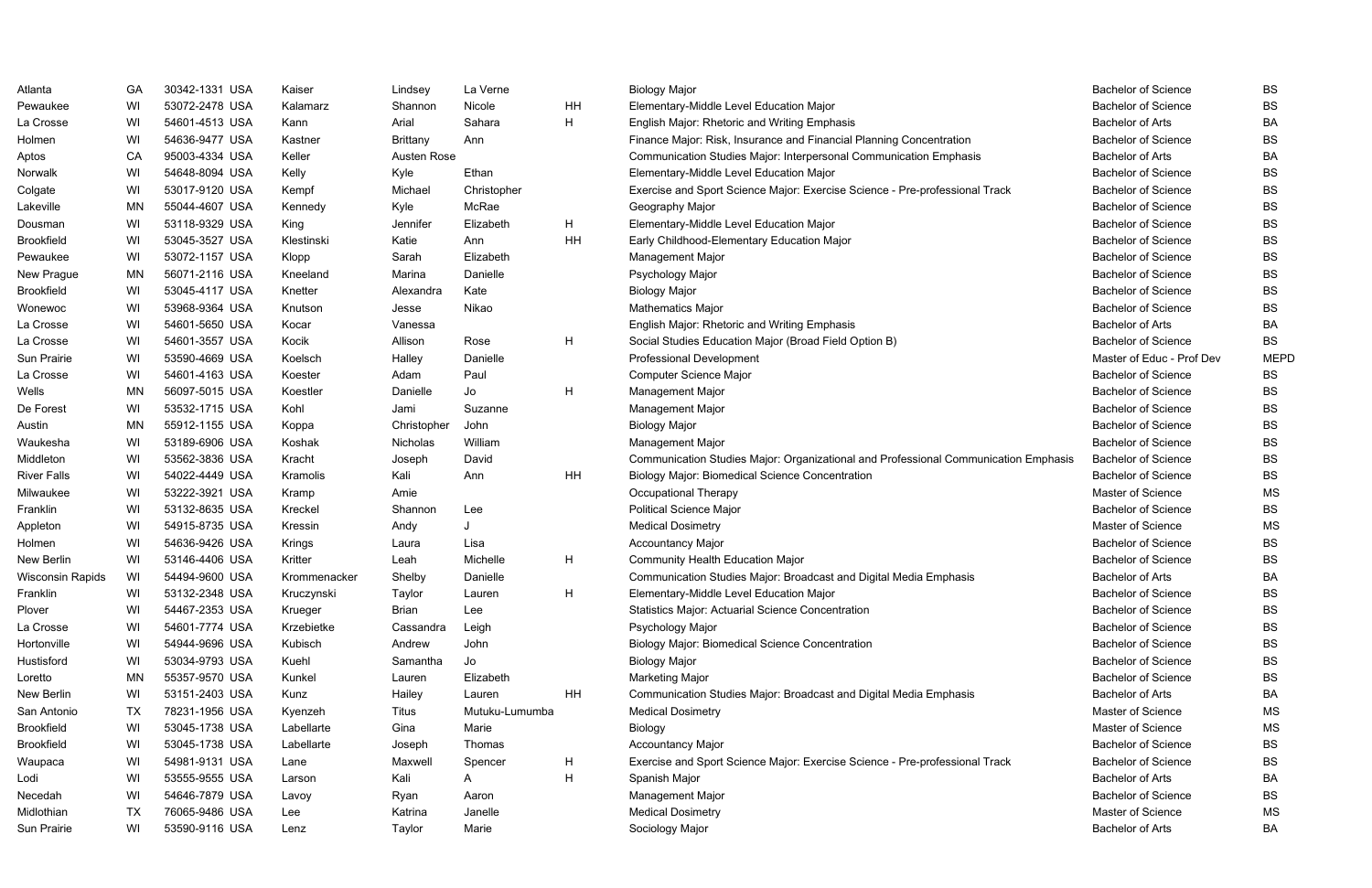| Green Bay               | WI        | 54313-4117 USA       | Lepp             | Alexander       | James     |    | Management Major                                                            | <b>Bachelor of Science</b> | BS          |
|-------------------------|-----------|----------------------|------------------|-----------------|-----------|----|-----------------------------------------------------------------------------|----------------------------|-------------|
| Qingdao                 | 37        | <b>CHN</b><br>266003 | Li.              | Haoyu           |           |    | <b>Accountancy Major</b>                                                    | <b>Bachelor of Science</b> | <b>BS</b>   |
| La Crosse               | WI        | 54601-3674 USA       | Li.              | Wenzheng        |           |    | Finance Major                                                               | <b>Bachelor of Science</b> | <b>BS</b>   |
| QingDao                 | 37        | 266071<br><b>CHN</b> | Li.              | Yifeng          |           |    | Finance Major                                                               | <b>Bachelor of Science</b> | <b>BS</b>   |
| Canton                  | MI        | 48187-3341 USA       | Li.              | Zhi             |           |    | <b>Physician Assistant Studies</b>                                          | Master of Science          | <b>MS</b>   |
| Waunakee                | WI        | 53597-9698 USA       | Licht            | Joshua          | Michael   |    | Exercise and Sport Science Major: Exercise Science - Pre-professional Track | <b>Bachelor of Science</b> | <b>BS</b>   |
| Lomira                  | WI        | 53048-9502 USA       | Liebert          | Michael         | Ryan      |    | <b>Accountancy Major</b>                                                    | <b>Bachelor of Science</b> | <b>BS</b>   |
| Plover                  | WI        | 54467-9539 USA       | Lila             | Tara            | Marie     |    | <b>Biology Major: Biomedical Science Concentration</b>                      | <b>Bachelor of Science</b> | <b>BS</b>   |
| Hammond                 | WI        | 54015-5025 USA       | Lindahl          | Isaac           | Thomas    |    | Exercise and Sport Science Major: Exercise Science - Pre-professional Track | <b>Bachelor of Science</b> | <b>BS</b>   |
| Muskego                 | WI        | 53150-3309 USA       | Lindow           | Paige           |           |    | <b>Biology Major: Biomedical Science Concentration</b>                      | <b>Bachelor of Science</b> | <b>BS</b>   |
| Highland                | WI        | 53543-9300 USA       | Linscheid        | Logan           | Robert    |    | Nuclear Medicine Technology Major                                           | <b>Bachelor of Science</b> | <b>BS</b>   |
| Shenyang                | 21        | <b>CHN</b><br>110001 | Liu              | Liou            |           |    | Master of Business Administration                                           | Master of Business Admin   | <b>MBA</b>  |
| Shijiazhuang            |           | 050000<br><b>CHN</b> | Liu              | Weidong         |           |    | Finance Major                                                               | <b>Bachelor of Science</b> | <b>BS</b>   |
| Neillsville             | WI        | 54456-2047 USA       | Lomnes           | Sydney          |           |    | Microbiology Major                                                          | <b>Bachelor of Science</b> | <b>BS</b>   |
| West Salem              | WI        | 54669-9368 USA       | Long             | Nicholas        | Eden      | H  | Computer Science Major                                                      | <b>Bachelor of Science</b> | <b>BS</b>   |
| Menasha                 | WI        | 54952-9700 USA       | Lopas            | Carly           | Rose      | H  | Early Childhood-Elementary Education Major                                  | <b>Bachelor of Science</b> | <b>BS</b>   |
| Rogers                  | MN        | 55374-8785 USA       | Lorman           | Jennifer        | Justine   | HH | <b>Accountancy Major</b>                                                    | <b>Bachelor of Science</b> | <b>BS</b>   |
| Green Bay               | WI        | 54304-4168 USA       | Lower            | Danielle        | Marie     |    | Microbiology Major                                                          | <b>Bachelor of Science</b> | <b>BS</b>   |
| Wisconsin Rapids        | WI        | 54494-7764 USA       | Lubeck           | Dylan           | Michael   |    | Finance Major                                                               | <b>Bachelor of Science</b> | <b>BS</b>   |
| New Berlin              | WI        | 53151-4643 USA       | Lucchesi         | Ryan            | Patrick   |    | <b>History Education Major</b>                                              | <b>Bachelor of Science</b> | <b>BS</b>   |
| Sun Prairie             | WI        | 53590-2124 USA       | Ludy             | Taylor          | Wayne     |    | <b>Marketing Major</b>                                                      | <b>Bachelor of Science</b> | <b>BS</b>   |
| Golden Valley           | <b>MN</b> | 55427-4274 USA       | Lund             | Cassandra       | Paige     | HH | Psychology Major                                                            | <b>Bachelor of Arts</b>    | <b>BA</b>   |
| Middleton               | WI        | 53562-3866 USA       | Lyon             | Megan           | Marie     |    | Exercise and Sport Science Major: Exercise Science - Pre-professional Track | <b>Bachelor of Science</b> | <b>BS</b>   |
| La Crosse               | WI        | 54601-3911 USA       | Mahlum           | Logan           | Jared     |    | International Studies Minor: Asian Emphasis                                 | <b>Bachelor of Science</b> | <b>BS</b>   |
| La Crosse               | WI        | 54601-3911 USA       | Mahlum           | Logan           | Jared     |    | Geography Major                                                             | <b>Bachelor of Science</b> | BS          |
| Mount Pleasant          | WI        | 53406-2715 USA       | Margis           | Kathleen        | Elizabeth |    | Elementary-Middle Level Education Major                                     | <b>Bachelor of Science</b> | <b>BS</b>   |
| Greenfield              | WI        | 53228-3409 USA       | Marino           | Taylor          | Thomas    | HH | <b>Biology Major: Biomedical Science Concentration</b>                      | <b>Bachelor of Science</b> | <b>BS</b>   |
| Verona                  | WI        | 53593-2250 USA       | Martell          | Molly           | Lisbeth   | H  | Elementary-Middle Level Education Major                                     | <b>Bachelor of Science</b> | <b>BS</b>   |
| La Crosse               | WI        | 54601-7730 USA       | Mason            | Kylie           | Rae       |    | <b>Marketing Major</b>                                                      | <b>Bachelor of Science</b> | <b>BS</b>   |
| Middleton               | WI        | 53562-4036 USA       | Mathias          | <b>Benjamin</b> | Arthur    |    | <b>Economics Major</b>                                                      | <b>Bachelor of Science</b> | <b>BS</b>   |
| Fenton                  | MI        | 48430-9300 USA       | Maurer           | Heather         | Dawn      |    | <b>Medical Dosimetry</b>                                                    | Master of Science          | МS          |
| <b>Black Earth</b>      | WI        | 53515-9761 USA       | Mautz            | Danielle        | Janae     |    | <b>Marketing Major</b>                                                      | <b>Bachelor of Science</b> | <b>BS</b>   |
| Milwaukee               | WI        | 53207-2607 USA       | May              | Korrin          |           |    | Exercise and Sport Science Major: Exercise Science - Fitness Track          | <b>Bachelor of Science</b> | <b>BS</b>   |
| <b>Wisconsin Rapids</b> | WI        | 54494-7050 USA       | McCarty          | Stephanie       | Irene     |    | Psychology Major                                                            | <b>Bachelor of Science</b> | <b>BS</b>   |
| Sun Prairie             | WI        | 53590-8905 USA       | Mcconachie       | Jessica         | Kay       | H  | Sociology Major                                                             | <b>Bachelor of Arts</b>    | BA          |
| Montgomery              | MN        | 56069-1627 USA       | McCrady          | Allistair       | Rose      |    | Music Major: Piano Pedagogy Emphasis                                        | <b>Bachelor of Arts</b>    | BA          |
| Janesville              | WI        | 53545-4801 USA       | McCumber         | Melody          |           | HH | <b>Therapeutic Recreation Major</b>                                         | <b>Bachelor of Science</b> | <b>BS</b>   |
| Trempealeau             | WI        | 54661-9324 USA       | McCutchen        | Amy             | Marie     |    | <b>Professional Development</b>                                             | Master of Educ - Prof Dev  | <b>MEPD</b> |
| Trempealeau             | WI        | 54661<br><b>USA</b>  | McCutchen        | Jared           |           |    | <b>Professional Development</b>                                             | Master of Educ - Prof Dev  | <b>MEPD</b> |
| Green Bay               | WI        | 54311-8920 USA       | McDonald         | Hayden          | Stuart    |    | Computer Science Major                                                      | <b>Bachelor of Science</b> | BS          |
| Clinton                 | WI        | 53525-8530 USA       | <b>McGinness</b> | Ashley          | Lynn      | H  | Therapeutic Recreation Major                                                | <b>Bachelor of Science</b> | BS          |
| Arlington               | WI        | 53911-9706 USA       | McIlrath         | Shelby          | Lyn       | H  | Early Childhood-Elementary Education Major                                  | <b>Bachelor of Science</b> | BS          |
| Mondovi                 | WI        | 54755-1708 USA       | McLean           | Ashlynne        | Rae       | H  | Elementary-Middle Level Education Major                                     | <b>Bachelor of Science</b> | <b>BS</b>   |
| Cuba City               | WI        | 53807-1032 USA       | Meckstroth       | Natalie         | Jean      | HH | <b>Accountancy Major</b>                                                    | <b>Bachelor of Science</b> | <b>BS</b>   |
| Schofield               | WI        | 54476-6339 USA       | Meinhardt        | Laura           | E.        | HH | <b>Biology Major</b>                                                        | <b>Bachelor of Science</b> | <b>BS</b>   |

| <b>Bachelor of Science</b> | BS        |
|----------------------------|-----------|
| <b>Bachelor of Science</b> | BS        |
| <b>Bachelor of Science</b> | BS        |
| <b>Bachelor of Science</b> | BS        |
| <b>Master of Science</b>   | ΜS        |
| <b>Bachelor of Science</b> | BS        |
| <b>Bachelor of Science</b> | BS        |
| <b>Bachelor of Science</b> | BS        |
| <b>Bachelor of Science</b> | BS        |
| <b>Bachelor of Science</b> | BS        |
| <b>Bachelor of Science</b> | BS        |
| Master of Business Admin   | MBA       |
| <b>Bachelor of Science</b> | BS        |
| <b>Bachelor of Science</b> | BS        |
| <b>Bachelor of Science</b> | BS        |
| <b>Bachelor of Science</b> | BS        |
| <b>Bachelor of Science</b> | BS        |
| <b>Bachelor of Science</b> | BS        |
| <b>Bachelor of Science</b> | BS        |
| <b>Bachelor of Science</b> | BS        |
| <b>Bachelor of Science</b> | BS        |
| <b>Bachelor of Arts</b>    | BA        |
| <b>Bachelor of Science</b> | BS        |
| <b>Bachelor of Science</b> | BS        |
| <b>Bachelor of Science</b> | BS        |
| <b>Bachelor of Science</b> | BS        |
| <b>Bachelor of Science</b> | BS        |
| <b>Bachelor of Science</b> | BS        |
| <b>Bachelor of Science</b> | BS        |
| <b>Bachelor of Science</b> | BS        |
| Master of Science          | ΜS        |
| Bachelor of Science        | BS        |
| <b>Bachelor of Science</b> | <b>BS</b> |
| <b>Bachelor of Science</b> | BS        |
| Bachelor of Arts           | BA        |
| <b>Bachelor of Arts</b>    | BA        |
| <b>Bachelor of Science</b> | BS        |
| Master of Educ - Prof Dev  | MEPD      |
| Master of Educ - Prof Dev  | MEPD      |
| <b>Bachelor of Science</b> | BS        |
| <b>Bachelor of Science</b> | BS        |
| <b>Bachelor of Science</b> | BS        |
| <b>Bachelor of Science</b> | BS        |
| <b>Bachelor of Science</b> | BS        |
| <b>Bachelor of Science</b> | BS        |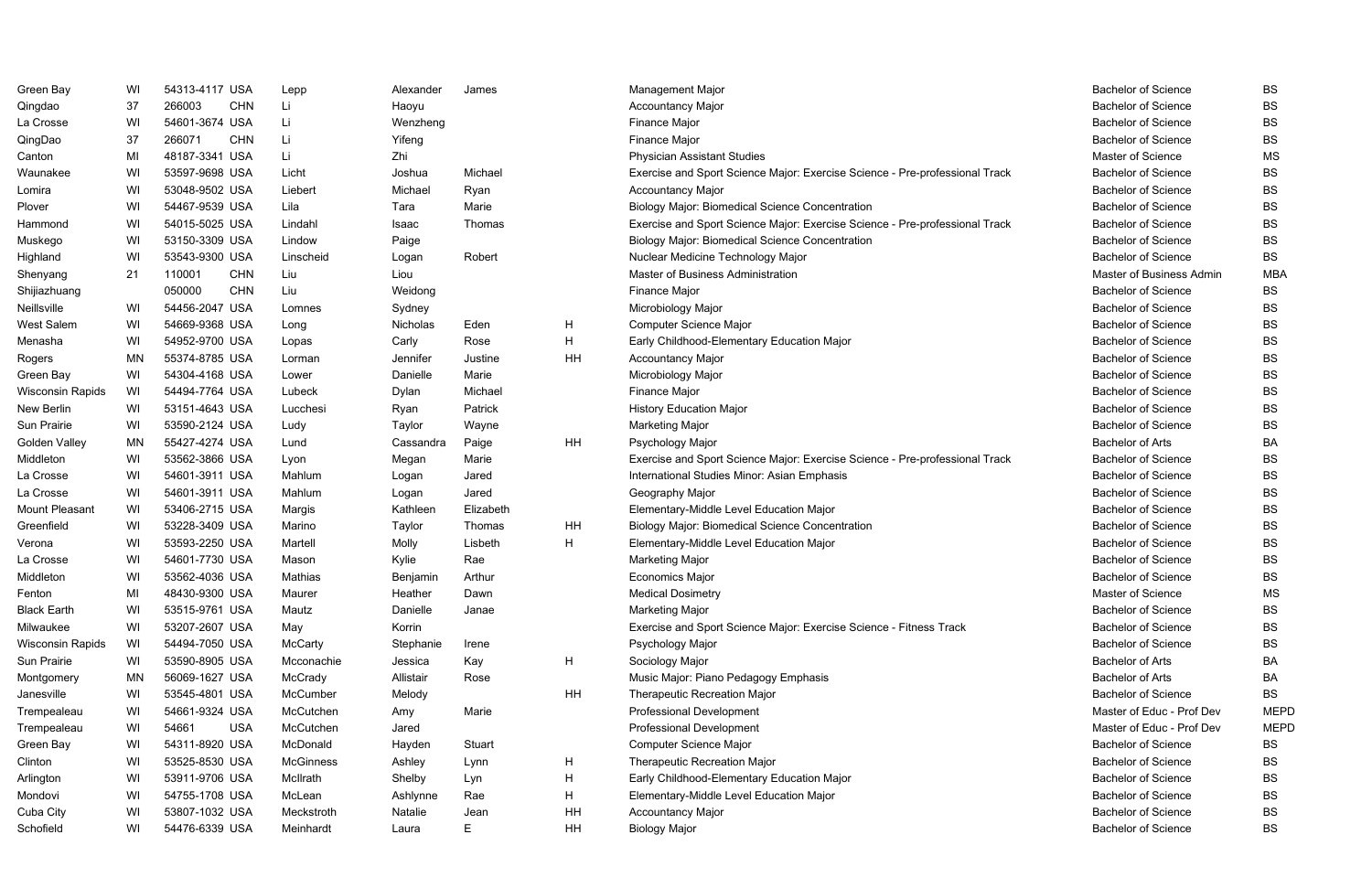| Lutsen                   | MN | 55612-9543 USA         | Mellang       | Martina         | Summer       |    | <b>Community Health Education: Public Health</b>                                    | Master of Public Health    | <b>MPH</b> |
|--------------------------|----|------------------------|---------------|-----------------|--------------|----|-------------------------------------------------------------------------------------|----------------------------|------------|
| Oregon                   | WI | 53575-1217 USA         | Meyer         | Eva             | Ingrid       |    | <b>Mathematics Major</b>                                                            | <b>Bachelor of Science</b> | <b>BS</b>  |
| Onalaska                 | WI | 54650-8221 USA         | Meyer         | Jaclyn          | Marie        | HH | Exercise and Sport Science Major: Exercise Science - Pre-professional Track         | <b>Bachelor of Science</b> | <b>BS</b>  |
| Waukesha                 | WI | 53186-6626 USA         | Milbrath      | Emily           | Ellen        |    | Communication Studies Major: Organizational and Professional Communication Emphasis | <b>Bachelor of Science</b> | <b>BS</b>  |
| Stoddard                 | WI | 54658-8911 USA         | Miller        | Amanda          | Rae          |    | <b>Community Health Education Major</b>                                             | <b>Bachelor of Science</b> | <b>BS</b>  |
| Elroy                    | WI | 53929-9701 USA         | Miller        | <b>Brian</b>    | A            |    | Exercise and Sport Science Major: Exercise Science - Pre-professional Track         | <b>Bachelor of Science</b> | <b>BS</b>  |
| Germantown               | WI | 53022-4075 USA         | Miller        | Shannon         | Lea          |    | Exercise and Sport Science Major: Exercise Science - Pre-professional Track         | <b>Bachelor of Science</b> | <b>BS</b>  |
| Green Bay                | WI | 54301-1423 USA         | Milligan      | Candice         | Rae          |    | Psychology Major                                                                    | <b>Bachelor of Science</b> | <b>BS</b>  |
| Neenah                   | WI | 54956-4264 USA         | Miner         | Megan           | Alisa        |    | Elementary-Middle Level Education Major                                             | <b>Bachelor of Science</b> | <b>BS</b>  |
| Eden Prairie             | MN | 55346-4414 USA         | Minnich       | Zachary         | John         | H  | <b>Accountancy Major</b>                                                            | <b>Bachelor of Science</b> | BS         |
| Green Bay                | WI | 54311-8494 USA         | Mladucky      | John            | R            |    | Microbiology Major: Biomedical Concentration                                        | <b>Bachelor of Science</b> | <b>BS</b>  |
| Wausau                   | WI | 54403-9326 USA         | Moede         | Marlaine        | Monique      | H  | <b>Biology Major: Biomedical Science Concentration</b>                              | <b>Bachelor of Science</b> | <b>BS</b>  |
| Waterford                | WI | 53185-2938 USA         | Moneta        | Megan           | <b>Bride</b> | H  | Psychology Major                                                                    | <b>Bachelor of Arts</b>    | <b>BA</b>  |
| La Crosse                | WI | 54603-3011 USA         | Monson-Dupuis | Ethan           | Jeffrey      | H  | Psychology Major                                                                    | <b>Bachelor of Science</b> | <b>BS</b>  |
| Prairie du Sac           | WI | 53578-9553 USA         | Mooney        | Robert          | James        |    | <b>Biology: Aquatic Science Concentration</b>                                       | Master of Science          | <b>MS</b>  |
| Webster                  | MN | 55088-9578 USA         | Morrison      | Sarah           | Lynn         |    | Geography Major: Environmental Science Concentration                                | <b>Bachelor of Science</b> | <b>BS</b>  |
| La Crescent              | MN | 55947-1826 USA         | Moser         | <b>Brittany</b> | Nicole       |    | Management Major                                                                    | <b>Bachelor of Science</b> | <b>BS</b>  |
| Eau Claire               | WI | 54703-6327 USA         | Mousel        | Tashanna        |              | H  | <b>Accountancy Major</b>                                                            | <b>Bachelor of Science</b> | <b>BS</b>  |
| Mount Horeb              | WI | 53572-1734 USA         | Mueller       | Kelly           | Colette      | HH | <b>Community Health Education Major</b>                                             | <b>Bachelor of Science</b> | <b>BS</b>  |
| Muskego                  | WI | 53150-3309 USA         | Nelson        | Cody            |              |    | <b>Economics Major</b>                                                              | <b>Bachelor of Science</b> | <b>BS</b>  |
| Baraboo                  | WI | 53913-9373 USA         | Nelson        | Derek           | James        |    | Finance Major: Risk, Insurance and Financial Planning Concentration                 | <b>Bachelor of Science</b> | BS         |
| Prairie du Chien         | WI | 53821-8039 USA         | Nelson        | Ellen           | M            |    | <b>Management Major</b>                                                             | <b>Bachelor of Science</b> | <b>BS</b>  |
| Viroqua                  | WI | 54665-1701 USA         | Neumann       | <b>Troy</b>     | Lee          |    | Communication Studies Major: Broadcast and Digital Media Emphasis                   | <b>Bachelor of Arts</b>    | <b>BA</b>  |
| La Crosse                | WI | 54601-5618 USA         | Ngandali      | Yolona          | Helene       | HH | Archaeological Studies Major                                                        | <b>Bachelor of Science</b> | <b>BS</b>  |
| Dong Ha City             |    | <b>VNM</b>             | Nguyen        | Huong           | Thi Lan      |    | Finance Major                                                                       | <b>Bachelor of Science</b> | <b>BS</b>  |
| <b>Black River Falls</b> | WI | 54615-5621 USA         | Nichols       | Adam            | Donald       | H  | Elementary-Middle Level Education Major                                             | <b>Bachelor of Science</b> | <b>BS</b>  |
| Byron                    | ΜN | 55920-1485 USA         | Nickel        | Tyler           | <b>Brice</b> | H  | Physics Major                                                                       | <b>Bachelor of Science</b> | <b>BS</b>  |
| Machida                  | 13 | <b>JPN</b><br>195-0061 | Nishiguchi    | Naoki           |              |    | Master of Business Administration                                                   | Master of Business Admin   | <b>MBA</b> |
| Cashton                  | WI | 54619-8283 USA         | Nofsinger     | Rance           | Micheal      |    | Finance Major                                                                       | <b>Bachelor of Science</b> | <b>BS</b>  |
| Woodbury                 | MN | 55125-1224 USA         | Nold          | Leila           | Margaret     |    | Management Major                                                                    | <b>Bachelor of Science</b> | BS         |
| Oakdale                  | ΜN | 55128-3833 USA         | Novak         | Jamie           | Marie        |    | <b>Chemistry Major: ACS Certification</b>                                           | <b>Bachelor of Science</b> | <b>BS</b>  |
| Spooner                  | WI | 54801-8635 USA         | Nowak         | Katie           | Lynn         |    | Marketing Major                                                                     | <b>Bachelor of Science</b> | <b>BS</b>  |
| West Allis               | WI | 53219-2806 USA         | Nycz          | Peter           | Frank        |    | Exercise and Sport Science Major: Physical Education                                | <b>Bachelor of Science</b> | <b>BS</b>  |
| Boscobel                 | WI | 53805-9523 USA         | Oates         | Zachary         |              |    | Exercise and Sport Science Major: Exercise Science - Fitness Track                  | <b>Bachelor of Science</b> | <b>BS</b>  |
| Sparta                   | WI | 54656-1228 USA         | Obear         | Margaret        | Ruth         |    | Geography Major                                                                     | <b>Bachelor of Science</b> | <b>BS</b>  |
| Boscobel                 | WI | 53805-8351 USA         | O'Brien       | Chase           | Е            |    | Geography Major: Geographic Information Science Concentration                       | <b>Bachelor of Science</b> | <b>BS</b>  |
| Cedarburg                | WI | 53012-1277 USA         | Ochsenwald    | Jamie           | Lynn         | H  | Exercise and Sport Science Major: Exercise Science - Fitness Track                  | <b>Bachelor of Science</b> | <b>BS</b>  |
| Waunakee                 | WI | 53597-2339 USA         | Odden         | Sarah           | Marie        | H  | <b>International Business Major</b>                                                 | <b>Bachelor of Science</b> | <b>BS</b>  |
| La Crosse                | WI | 54601-7712 USA         | Oestreich     | Spenser         | Wade         |    | <b>History Major</b>                                                                | <b>Bachelor of Science</b> | <b>BS</b>  |
| New Richmond             | WI | 54017-6742 USA         | O'Flanagan    | Jena            |              | HH | Exercise and Sport Science Major: Physical Education                                | <b>Bachelor of Science</b> | <b>BS</b>  |
| <b>Brookfield</b>        | WI | 53045-4321 USA         | Oimoen        | Jenna           | Marie        |    | Elementary-Middle Level Education Major                                             | <b>Bachelor of Science</b> | <b>BS</b>  |
| Hudson                   | WI | 54016-7535 USA         | O'Keefe       | Sean Patrick    | Lomnes       |    | International Business Major                                                        | <b>Bachelor of Science</b> | <b>BS</b>  |
| West Salem               | WI | 54669-9239 USA         | Olsen         | Sydney          | Faye         |    | Psychology Major                                                                    | <b>Bachelor of Arts</b>    | BA         |
| Oconomowoc               | WI | 53066-4633 USA         | Olson         | Samuel          | James        |    | <b>International Business Major</b>                                                 | <b>Bachelor of Science</b> | <b>BS</b>  |
| Livingston               | WI | 53554-9710 USA         | Olson         | Stephanie       | Anne         |    | Communication Studies Major: Broadcast and Digital Media Emphasis                   | <b>Bachelor of Arts</b>    | BA         |

|        | Master of Public Health    | MPH       |
|--------|----------------------------|-----------|
|        | <b>Bachelor of Science</b> | BS        |
|        | <b>Bachelor of Science</b> | BS        |
| phasis | <b>Bachelor of Science</b> | BS        |
|        | <b>Bachelor of Science</b> | BS        |
|        | <b>Bachelor of Science</b> | BS        |
|        | <b>Bachelor of Science</b> | BS        |
|        | <b>Bachelor of Science</b> | BS        |
|        | <b>Bachelor of Science</b> | BS        |
|        | <b>Bachelor of Science</b> | BS        |
|        | <b>Bachelor of Science</b> | BS        |
|        | <b>Bachelor of Science</b> | BS        |
|        | <b>Bachelor of Arts</b>    | BA        |
|        | <b>Bachelor of Science</b> | BS        |
|        | <b>Master of Science</b>   | ΜS        |
|        | <b>Bachelor of Science</b> | BS        |
|        | <b>Bachelor of Science</b> | BS        |
|        | <b>Bachelor of Science</b> | BS        |
|        | <b>Bachelor of Science</b> | BS        |
|        | <b>Bachelor of Science</b> | BS        |
|        | <b>Bachelor of Science</b> | BS        |
|        | <b>Bachelor of Science</b> | BS        |
|        | <b>Bachelor of Arts</b>    | BA        |
|        | <b>Bachelor of Science</b> | BS        |
|        | <b>Bachelor of Science</b> | BS        |
|        | <b>Bachelor of Science</b> | BS        |
|        | <b>Bachelor of Science</b> | BS        |
|        | Master of Business Admin   | MBA       |
|        | <b>Bachelor of Science</b> | BS        |
|        | <b>Bachelor of Science</b> | <b>BS</b> |
|        | <b>Bachelor of Science</b> | BS        |
|        | <b>Bachelor of Science</b> | <b>BS</b> |
|        | <b>Bachelor of Science</b> | BS        |
|        | <b>Bachelor of Science</b> | <b>BS</b> |
|        | <b>Bachelor of Science</b> | BS        |
|        | <b>Bachelor of Science</b> | BS        |
|        | <b>Bachelor of Science</b> | BS        |
|        | <b>Bachelor of Science</b> | BS        |
|        | <b>Bachelor of Science</b> | BS        |
|        | <b>Bachelor of Science</b> | BS        |
|        | <b>Bachelor of Science</b> | BS        |
|        | <b>Bachelor of Science</b> | <b>BS</b> |
|        | <b>Bachelor of Arts</b>    | BA        |
|        | <b>Bachelor of Science</b> | BS        |
|        | <b>Bachelor of Arts</b>    | BA        |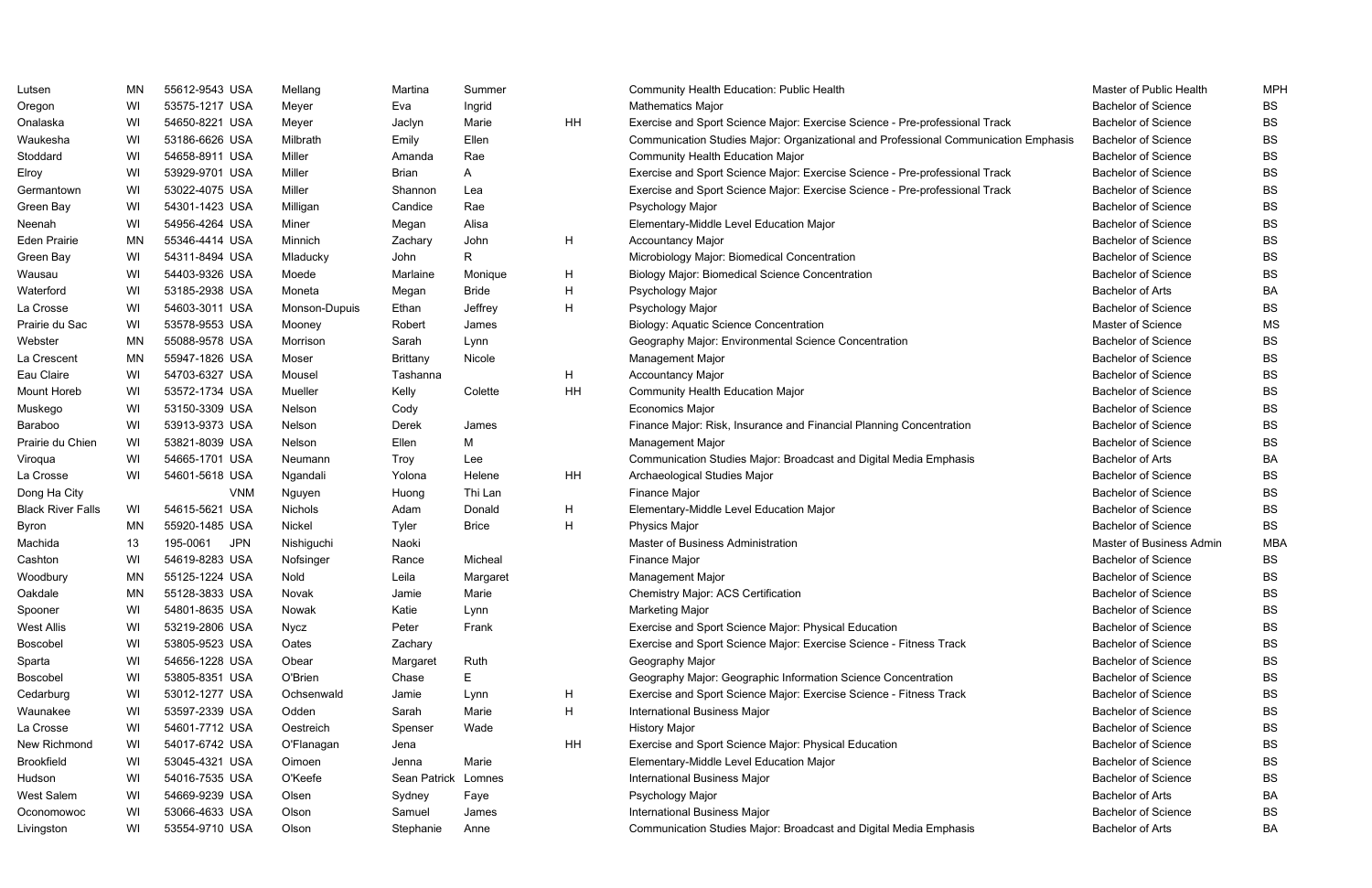| Rhinelander       | WI        | 54501-8359 USA | Osterman    | <b>Bradley</b> | Thomas     |    | <b>Therapeutic Recreation Major</b>                                         | <b>Bachelor of Science</b> | BS          |
|-------------------|-----------|----------------|-------------|----------------|------------|----|-----------------------------------------------------------------------------|----------------------------|-------------|
| Onalaska          | WI        | 54650-9223 USA | Ostrem      | Kjerstin       | Jacqueline |    | Exercise and Sport Science Major: Physical Education                        | <b>Bachelor of Science</b> | <b>BS</b>   |
| Waukesha          | WI        | 53189-7720 USA | Ouellette   | Russell        | Alexander  |    | <b>Biochemistry Major</b>                                                   | <b>Bachelor of Science</b> | <b>BS</b>   |
| Waukesha          | WI        | 53189-7720 USA | Ouellette   | Russell        | Alexander  |    | Psychology Minor                                                            | <b>Bachelor of Science</b> | <b>BS</b>   |
| Waukesha          | WI        | 53189-7720 USA | Ouellette   | Russell        | Alexander  |    | Biology Major: Cellular and Molecular Biology Concentration                 | <b>Bachelor of Science</b> | <b>BS</b>   |
| Appleton          | WI        | 54915-4122 USA | Overesch    | James          | Steven     |    | Exercise and Sport Science Major: Exercise Science - Fitness Track          | <b>Bachelor of Science</b> | <b>BS</b>   |
| White Bear Lake   | MN        | 55110-5446 USA | Palmer      | Mark           | Steven     | H  | Finance Major                                                               | <b>Bachelor of Science</b> | <b>BS</b>   |
| Albany            | WI        | 53502-9594 USA | Patchen     | Nicholas       | Ross       |    | Management Major                                                            | <b>Bachelor of Science</b> | <b>BS</b>   |
| Batavia           | IL        | 60510-1752 USA | Patrick     | Christopher    | Lee        |    | <b>Medical Dosimetry</b>                                                    | Master of Science          | <b>MS</b>   |
| Albert Lea        | <b>MN</b> | 56007-3204 USA | Paul        | Macy           | Ann        |    | <b>Political Science Major</b>                                              | <b>Bachelor of Science</b> | <b>BS</b>   |
| Medina            | MN        | 55340-9010 USA | Paulson     | Jacob          | Joseph     |    | <b>Economics Major</b>                                                      | <b>Bachelor of Science</b> | <b>BS</b>   |
| Genoa             | WI        | 54632-8878 USA | Paulsrud    | Matthew        | Duane      |    | Finance Major                                                               | <b>Bachelor of Science</b> | <b>BS</b>   |
| Barneveld         | WI        | 53507-9306 USA | Perry       | Erin           | James      |    | <b>Political Science Major</b>                                              | <b>Bachelor of Science</b> | <b>BS</b>   |
| White Lake        | WI        | 54491-0102 USA | Peters      | Benjamin       | James      |    | <b>Political Science Major</b>                                              | Bachelor of Arts           | <b>BA</b>   |
| Marathon          | WI        | 54448-9150 USA | Petersen    | Cole           | Douglas    |    | <b>Management Major</b>                                                     | <b>Bachelor of Science</b> | <b>BS</b>   |
| Nekoosa           | WI        | 54457-7560 USA | Peterson    | Jacob          | Owen       | H  | Elementary-Middle Level Education Major                                     | <b>Bachelor of Science</b> | <b>BS</b>   |
| Lancaster         | WI        | 53813-9545 USA | Petrowitz   | John           | Patrick    |    | Psychology Major                                                            | <b>Bachelor of Science</b> | <b>BS</b>   |
| Maplewood         | MN        | 55119-7175 USA | Piechowski  | Anthony        | John       | H  | <b>Accountancy Major</b>                                                    | <b>Bachelor of Science</b> | <b>BS</b>   |
| De Forest         | WI        | 53532-2701 USA | Piekarski   | Amy            | Helen      |    | <b>Professional Development</b>                                             | Master of Educ - Prof Dev  | <b>MEPD</b> |
| West Salem        | WI        | 54669-9259 USA | Piper       | Leah           | Jo         | HH | Elementary-Middle Level Education Major                                     | <b>Bachelor of Science</b> | <b>BS</b>   |
| Coon Rapids       | MN        | 55448-2007 USA | Plante      | Collin         | Elijah     |    | Exercise and Sport Science Major: Exercise Science - Pre-professional Track | <b>Bachelor of Science</b> | <b>BS</b>   |
| <b>West Allis</b> | WI        | 53214-3735 USA | Pless       | Michelle       | Elizabeth  |    | <b>Community Health Education Major</b>                                     | <b>Bachelor of Science</b> | <b>BS</b>   |
| Delavan           | WI        | 53115-1638 USA | Polzin      | Kyle           | Thomas     |    | Elementary-Middle Level Education Major                                     | <b>Bachelor of Science</b> | <b>BS</b>   |
| Menasha           | WI        | 54952-2334 USA | Pommerening | Kate           |            | HH | <b>Accountancy Major</b>                                                    | <b>Bachelor of Science</b> | <b>BS</b>   |
| La Crosse         | WI        | 54603-1511 USA | Potts       | Hayden         | Michael    | HH | <b>Marketing Major</b>                                                      | <b>Bachelor of Science</b> | <b>BS</b>   |
| <b>Buffalo</b>    | <b>MN</b> | 55313-2258 USA | Prom        | Alexis         |            |    | Psychology Major                                                            | <b>Bachelor of Science</b> | <b>BS</b>   |
| Green Bay         | WI        | 54301-3413 USA | Putala      | Dominic        | Sanders    | HH | Physics Major: Biomedical Concentration                                     | <b>Bachelor of Science</b> | <b>BS</b>   |
| Oshkosh           | WI        | 54904-8471 USA | Quandt      | Emily          | Ellen      |    | <b>Clinical Exercise Physiology</b>                                         | Master of Science          | MS          |
| La Crosse         | WI        | 54601-2437 USA | Ragner      | Nicholas       | Joseph     | H  | Communication Studies Major: Broadcast and Digital Media Emphasis           | <b>Bachelor of Science</b> | <b>BS</b>   |
| Wells             | MN        | 56097-6065 USA | Ramsley     | Sarah          | Rose       |    | Occupational Therapy                                                        | Master of Science          | <b>MS</b>   |
| Cecil             | WI        | 54111-9242 USA | Rank        | Peri           | Ann        | H  | Psychology Major                                                            | <b>Bachelor of Arts</b>    | BA          |
| Jamestown         | <b>ND</b> | 58401-3917 USA | Ranum       | Madeline       | Leigh      |    | <b>Clinical Exercise Physiology</b>                                         | Master of Science          | МS          |
| Rochester         | ΜN        | 55906-7655 USA | Rasmusson   | Carlie         | Joanne     |    | Information Systems Major                                                   | <b>Bachelor of Science</b> | <b>BS</b>   |
| <b>Brick</b>      | <b>NJ</b> | 08723-5356 USA | Reddan      | Timothy        |            |    | Exercise and Sport Science Major: Physical Education                        | <b>Bachelor of Science</b> | <b>BS</b>   |
| White Bear Lake   | MN        | 55110-5328 USA | Regnier     | Rochelle       | Lynn       | HH | Psychology Major                                                            | <b>Bachelor of Science</b> | <b>BS</b>   |
| West Salem        | WI        | 54669-1236 USA | Reichert    | Danielle       | Marie      |    | Occupational Therapy                                                        | Master of Science          | MS          |
| La Crosse         | WI        | 54601-4947 USA | Reichgelt   | Casey          | Pahl       |    | Finance Major                                                               | <b>Bachelor of Science</b> | <b>BS</b>   |
| Wauwatosa         | WI        | 53213-1234 USA | Reiland     | Fraizier       | Anthony    |    | <b>Physics Major</b>                                                        | <b>Bachelor of Science</b> | <b>BS</b>   |
| Prairie du Sac    | WI        | 53578-1230 USA | Reinhold    | Rebecca        | Sue        |    | General Science Education (Broad Field) Major                               | <b>Bachelor of Science</b> | <b>BS</b>   |
| Cedarburg         | WI        | 53012-9344 USA | Retzke      | Madison        | Lee        |    | Psychology Major                                                            | <b>Bachelor of Arts</b>    | BA          |
| Roscoe            | IL        | 61073-7671 USA | Rhead       | Jennifer       | Leigh      |    | Management Major                                                            | <b>Bachelor of Science</b> | <b>BS</b>   |
| Sun Prairie       | WI        | 53590-1457 USA | Rhode       | Nicholas       | Randall    |    | <b>Accountancy Major</b>                                                    | <b>Bachelor of Science</b> | <b>BS</b>   |
| Mankato           | ΜN        | 56001-2512 USA | Richmond    | Megan          | Ann        | HH | Early Childhood-Elementary Education Major                                  | <b>Bachelor of Science</b> | <b>BS</b>   |
| Faribault         | MN        | 55021-7897 USA | Roach       | Colleen        | Adeline    | H  | Finance Major                                                               | <b>Bachelor of Science</b> | <b>BS</b>   |
| Racine            | WI        | 53404-1153 USA | Roberts     | Anthony        |            |    | Occupational Therapy                                                        | Master of Science          | MS          |

| <b>Bachelor of Science</b> | BS          |
|----------------------------|-------------|
| <b>Bachelor of Science</b> | BS          |
| <b>Bachelor of Science</b> | BS          |
| <b>Bachelor of Science</b> | BS          |
| <b>Bachelor of Science</b> | BS          |
| <b>Bachelor of Science</b> | BS          |
| <b>Bachelor of Science</b> | BS          |
| <b>Bachelor of Science</b> | BS          |
| Master of Science          | ΜS          |
| <b>Bachelor of Science</b> | BS          |
| <b>Bachelor of Science</b> | BS          |
| <b>Bachelor of Science</b> | BS          |
| <b>Bachelor of Science</b> | BS          |
| <b>Bachelor of Arts</b>    | BA          |
| <b>Bachelor of Science</b> | <b>BS</b>   |
| <b>Bachelor of Science</b> | BS          |
| <b>Bachelor of Science</b> | BS          |
| <b>Bachelor of Science</b> | BS          |
| Master of Educ - Prof Dev  | <b>MEPD</b> |
| <b>Bachelor of Science</b> | BS          |
| <b>Bachelor of Science</b> | BS          |
| <b>Bachelor of Science</b> | BS          |
| <b>Bachelor of Science</b> | BS          |
| <b>Bachelor of Science</b> | BS          |
| <b>Bachelor of Science</b> | BS          |
| <b>Bachelor of Science</b> | BS          |
| <b>Bachelor of Science</b> | BS          |
| Master of Science          | ΜS          |
| <b>Bachelor of Science</b> | BS          |
| <b>Master of Science</b>   | ΜS          |
| <b>Bachelor of Arts</b>    | ВA          |
| Master of Science          | ΜS          |
| <b>Bachelor of Science</b> | BS          |
| <b>Bachelor of Science</b> | BS          |
| Bachelor of Science        | BS          |
| <b>Master of Science</b>   | ΜS          |
| <b>Bachelor of Science</b> | BS          |
| <b>Bachelor of Science</b> | BS          |
| Bachelor of Science        | BS          |
| <b>Bachelor of Arts</b>    | ВA          |
| <b>Bachelor of Science</b> | BS          |
| <b>Bachelor of Science</b> | BS          |
| Bachelor of Science        | BS          |
| <b>Bachelor of Science</b> | BS          |
| Master of Science          | ΜS          |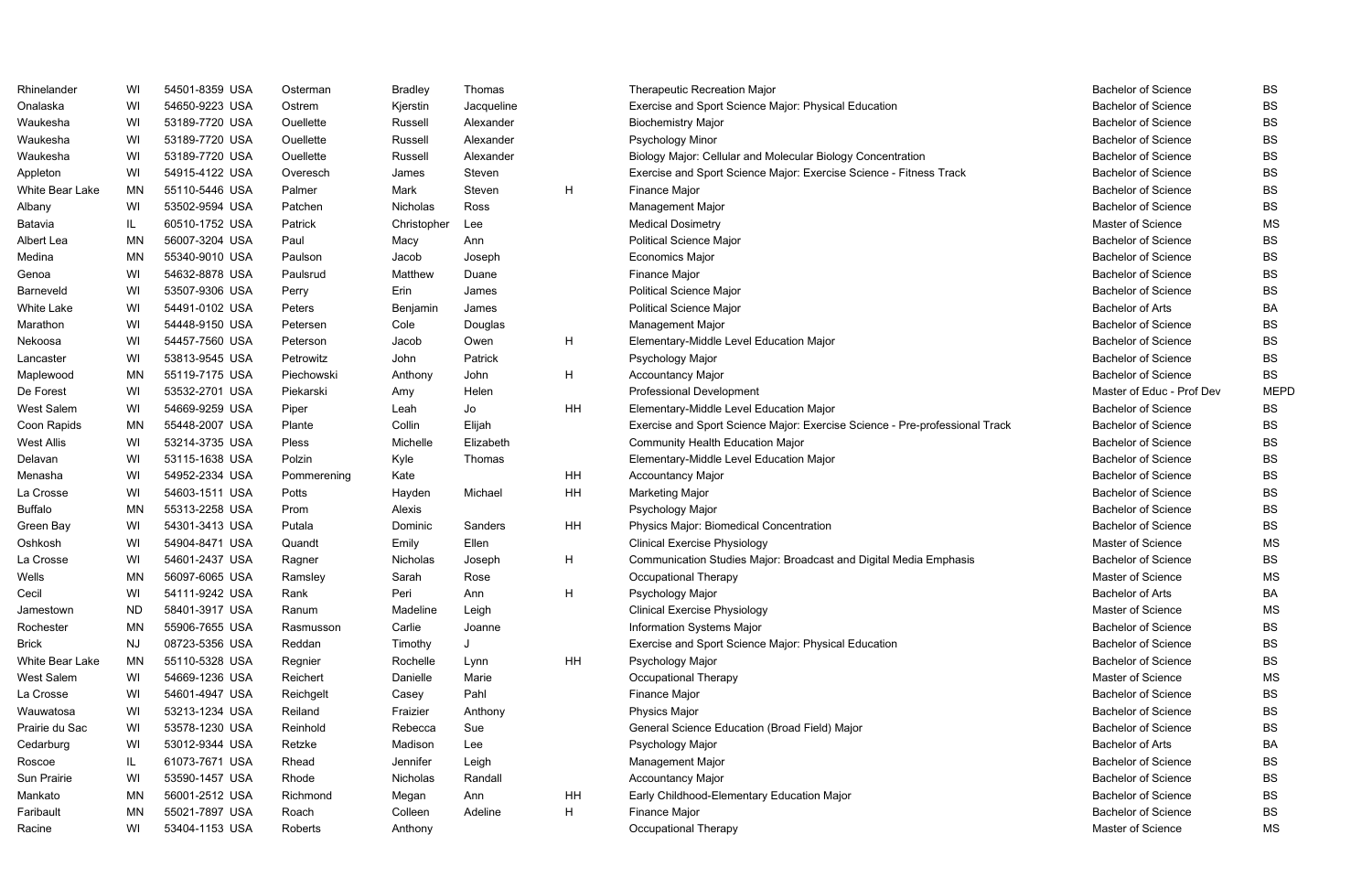| Randolph           | WI        | 53956-1319 USA | Roberts        | <b>Brianna</b> | Jan           |    | <b>Clinical Exercise Physiology</b>                                                 | Master of Science          | MS         |
|--------------------|-----------|----------------|----------------|----------------|---------------|----|-------------------------------------------------------------------------------------|----------------------------|------------|
| Milwaukee          | WI        | 53224-5025 USA | Roberts        | Caleb          | Isaiah        |    | Management Major                                                                    | <b>Bachelor of Science</b> | <b>BS</b>  |
| Holmen             | WI        | 54636-9135 USA | Roberts        | Cassandra      | Lynn          | H  | <b>Biology Major: Biomedical Science Concentration</b>                              | <b>Bachelor of Science</b> | <b>BS</b>  |
| <b>River Falls</b> | WI        | 54022-2890 USA | Robey          | Kristen        | Nicole        | H  | Communication Studies Major: Organizational and Professional Communication Emphasis | <b>Bachelor of Science</b> | <b>BS</b>  |
| Oregon             | WI        | 53575-2725 USA | Rockwell       | Rachel         | Naomi         | HH | Elementary-Middle Level Education Major                                             | <b>Bachelor of Science</b> | <b>BS</b>  |
| Manawa             | WI        | 54949-9244 USA | Roenz          | Daniel         |               |    | <b>Biology Major</b>                                                                | <b>Bachelor of Science</b> | <b>BS</b>  |
| Eagan              | <b>MN</b> | 55122-2773 USA | Rogers         | Rachel         | Marie         |    | <b>Therapeutic Recreation Major</b>                                                 | <b>Bachelor of Science</b> | <b>BS</b>  |
| Osceola            | WI        | 54020-5431 USA | Rosenow        | Sarah          | Jane          | H  | Psychology Major                                                                    | <b>Bachelor of Science</b> | <b>BS</b>  |
| Saint Paul         | MN        | 55107-2457 USA | Ruckmar        | <b>Briana</b>  | Marie         |    | Psychology Major                                                                    | <b>Bachelor of Science</b> | <b>BS</b>  |
| La Crosse          | WI        | 54601-3278 USA | Rupel          | Christopher    | P             |    | <b>Marketing Major</b>                                                              | <b>Bachelor of Science</b> | <b>BS</b>  |
| <b>West Allis</b>  | WI        | 53227-3218 USA | Rutzinski      | Anthony        | Craig         |    | <b>Biology Major: Biomedical Science Concentration</b>                              | <b>Bachelor of Science</b> | <b>BS</b>  |
| Dousman            | WI        | 53118-9779 USA | Sadi           | Ameerah        | Ann           |    | Psychology Major                                                                    | <b>Bachelor of Arts</b>    | <b>BA</b>  |
| Verona             | WI        | 53593-8344 USA | Saley          | Jacquelyn      | Elizabeth     | H  | Community Health Education Major                                                    | <b>Bachelor of Science</b> | <b>BS</b>  |
| Chippewa Falls     | WI        | 54729-5160 USA | Sarazen        | Karie          | Marie         | H  | <b>Therapeutic Recreation Major</b>                                                 | <b>Bachelor of Science</b> | <b>BS</b>  |
| Byron              | MN        | 55920-1596 USA | Savage         | <b>Brooke</b>  | Elizabeth     |    | <b>Biology Major</b>                                                                | <b>Bachelor of Science</b> | <b>BS</b>  |
| Green Bay          | WI        | 54311-7365 USA | Schaefer       | Ethan          | John          |    | <b>Marketing Major</b>                                                              | <b>Bachelor of Science</b> | <b>BS</b>  |
| Whitewater         | WI        | 53190-3519 USA | Scharine       | Morgan         | Dee           |    | <b>Therapeutic Recreation Major</b>                                                 | <b>Bachelor of Science</b> | <b>BS</b>  |
| Lake Geneva        | WI        | 53147-2411 USA | Schiller       | John           | <b>Travis</b> |    | Management Major                                                                    | <b>Bachelor of Science</b> | <b>BS</b>  |
| Little Chute       | WI        | 54140-2366 USA | Schiller       | Michael        | Kenneth       | HH | Exercise and Sport Science Major: Exercise Science - Pre-professional Track         | <b>Bachelor of Science</b> | <b>BS</b>  |
| Naperville         | IL        | 60540-7659 USA | Schmit         | Joseph         | Michael       |    | <b>Management Major</b>                                                             | <b>Bachelor of Science</b> | <b>BS</b>  |
| Tomahawk           | WI        | 54487-9159 USA | Schoone        | Rachel         | Jane          |    | Biology Major: Cellular and Molecular Biology Concentration                         | <b>Bachelor of Science</b> | <b>BS</b>  |
| Viroqua            | WI        | 54665-1449 USA | Schott         | Stephanie      | Michelle      | HH | Elementary-Middle Level Education Major                                             | <b>Bachelor of Science</b> | <b>BS</b>  |
| Athens             | WI        | 54411-9384 USA | Schreiner      | Eric           | Marcus        |    | Exercise and Sport Science Major: Physical Education                                | <b>Bachelor of Science</b> | <b>BS</b>  |
| Stetsonville       | WI        | 54480-9599 USA | Schreiner      | Jacob          | William       | H  | Social Studies Education Major (Broad Field Option B)                               | <b>Bachelor of Science</b> | <b>BS</b>  |
| Byron              | <b>MN</b> | 55920-1294 USA | Schriever      | Megan          | Kay           |    | Psychology Major                                                                    | <b>Bachelor of Science</b> | <b>BS</b>  |
| Onalaska           | WI        | 54650-2715 USA | Schroeder      | Tia            | Theresa       |    | Elementary-Middle Level Education Major                                             | <b>Bachelor of Science</b> | <b>BS</b>  |
| <b>Becker</b>      | MN        | 55308-8942 USA | Schrupp        | Braden         | Avery         |    | Communication Studies Major: Interpersonal Communication Emphasis                   | <b>Bachelor of Science</b> | <b>BS</b>  |
| Rochester          | ΜN        | 55902-2358 USA | Schubauer      | Courtney       | Michele       | HH | Elementary-Middle Level Education Major                                             | <b>Bachelor of Science</b> | <b>BS</b>  |
| Plymouth           | <b>MN</b> | 55441-2849 USA | Schuette       | Jeff           | Robert        |    | <b>Clinical Exercise Physiology</b>                                                 | Master of Science          | MS         |
| Milton             | WI        | 53563-9462 USA | Schullo        | Megan          | Marie         |    | <b>Mathematics Education Major</b>                                                  | <b>Bachelor of Science</b> | <b>BS</b>  |
| De Pere            | WI        | 54115-2627 USA | Schurer        | Sydnee         | Adele         | H  | Psychology Major                                                                    | <b>Bachelor of Science</b> | <b>BS</b>  |
| Marinette          | WI        | 54143-3010 USA | Scoggins       | Kevin          | Michael       |    | Psychology Major                                                                    | <b>Bachelor of Science</b> | <b>BS</b>  |
| Milwaukee          | WI        | 53221-3642 USA | Scott          | Rachel         | Lynn          |    | <b>Accountancy Major</b>                                                            | <b>Bachelor of Science</b> | <b>BS</b>  |
| Westby             | WI        | 54667-8293 USA | Sebion         | <b>Brett</b>   | Alan          |    | Finance Major                                                                       | <b>Bachelor of Science</b> | <b>BS</b>  |
| Seymour            | IA        | 52590-8542 USA | Sebolt         | Cortney        | Marie         |    | <b>Occupational Therapy</b>                                                         | Master of Science          | <b>MS</b>  |
| La Crosse          | WI        | 54601-2172 USA | Seitz          | Connor         | Lee           |    | <b>Political Science Major</b>                                                      | <b>Bachelor of Science</b> | <b>BS</b>  |
| Iron River         | WI        | 54847-5768 USA | Senk           | Michael        | Douglas       |    | Communication Studies Major: Interpersonal Communication Emphasis                   | <b>Bachelor of Science</b> | <b>BS</b>  |
| New Berlin         | WI        | 53151-6719 USA | Shinners       | Carly          | Marie         | HH | <b>Mathematics Education Major</b>                                                  | <b>Bachelor of Science</b> | BS         |
| Montello           | WI        | 53949-8163 USA | Siegle-Gaither | Mercedes       | Leigh         |    | <b>Biology Major</b>                                                                | <b>Bachelor of Science</b> | <b>BS</b>  |
| Sun Prairie        | WI        | 53590-3524 USA | Sims           | Thomas         |               |    | Master of Business Administration                                                   | Master of Business Admin   | <b>MBA</b> |
| Holmen             | WI        | 54636-9110 USA | Sinotte        | Nicholas       | Alan          |    | Computer Science Major                                                              | <b>Bachelor of Science</b> | <b>BS</b>  |
| Houston            | ΜN        | 55943-0116 USA | <b>Sires</b>   | Andrew         | James         |    | Exercise and Sport Science Major: Physical Education                                | <b>Bachelor of Science</b> | <b>BS</b>  |
| Burlington         | WI        | 53105-1711 USA | Skrundz        | William        |               |    | Exercise and Sport Science Major: Sport Management                                  | <b>Bachelor of Science</b> | <b>BS</b>  |
| La Crosse          | WI        | 54603-1637 USA | Sloggy         | Samantha       | Ann           |    | Master of Business Administration                                                   | Master of Business Admin   | <b>MBA</b> |
| New Berlin         | WI        | 53151-5277 USA | Smith          | Amanda         | Ashley        |    | Spanish Major                                                                       | <b>Bachelor of Arts</b>    | BA         |

|            | Master of Science          | ΜS         |
|------------|----------------------------|------------|
|            | <b>Bachelor of Science</b> | BS         |
|            | <b>Bachelor of Science</b> | BS         |
| า Emphasis | <b>Bachelor of Science</b> | BS         |
|            | <b>Bachelor of Science</b> | BS         |
|            | <b>Bachelor of Science</b> | BS         |
|            | <b>Bachelor of Science</b> | BS         |
|            | <b>Bachelor of Science</b> | BS         |
|            | <b>Bachelor of Science</b> | BS         |
|            | <b>Bachelor of Science</b> | BS         |
|            | <b>Bachelor of Science</b> | BS         |
|            | Bachelor of Arts           | BA         |
|            | <b>Bachelor of Science</b> | BS         |
|            | <b>Bachelor of Science</b> | BS         |
|            | <b>Bachelor of Science</b> | BS         |
|            | <b>Bachelor of Science</b> | BS         |
|            | <b>Bachelor of Science</b> | BS         |
|            | <b>Bachelor of Science</b> | BS         |
|            | <b>Bachelor of Science</b> | BS         |
|            | <b>Bachelor of Science</b> | BS         |
|            | <b>Bachelor of Science</b> | BS         |
|            | <b>Bachelor of Science</b> | BS         |
|            | <b>Bachelor of Science</b> | BS         |
|            | <b>Bachelor of Science</b> | BS         |
|            | <b>Bachelor of Science</b> | BS         |
|            | <b>Bachelor of Science</b> | BS         |
|            | <b>Bachelor of Science</b> | BS         |
|            | <b>Bachelor of Science</b> | BS         |
|            | <b>Master of Science</b>   | ΜS         |
|            | <b>Bachelor of Science</b> | BS         |
|            | <b>Bachelor of Science</b> | BS         |
|            | <b>Bachelor of Science</b> | BS         |
|            | <b>Bachelor of Science</b> | BS         |
|            | <b>Bachelor of Science</b> | BS         |
|            | Master of Science          | ΜS         |
|            | <b>Bachelor of Science</b> | <b>BS</b>  |
|            | <b>Bachelor of Science</b> | BS         |
|            | Bachelor of Science        | BS         |
|            | <b>Bachelor of Science</b> | BS         |
|            | Master of Business Admin   | <b>MBA</b> |
|            | <b>Bachelor of Science</b> | BS         |
|            | Bachelor of Science        | BS         |
|            | <b>Bachelor of Science</b> | BS         |
|            | Master of Business Admin   | MBA        |
|            | <b>Bachelor of Arts</b>    | BA         |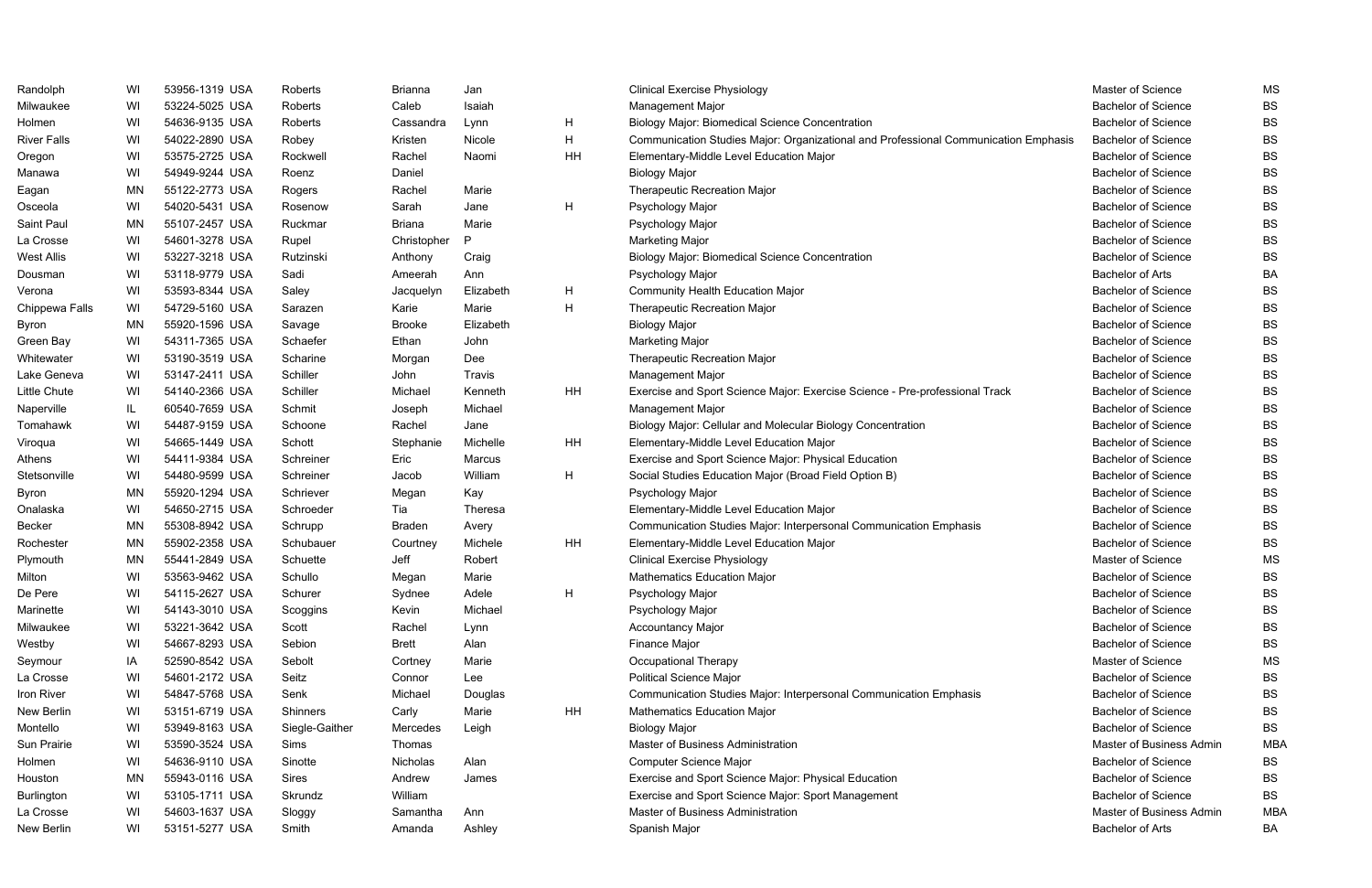| Milwaukee               | WI        | 53215-2439 USA | Smith              | <b>Brenna</b>  | Rae       | H  | <b>Community Health Education Major</b>                                     | <b>Bachelor of Science</b> | <b>BS</b> |
|-------------------------|-----------|----------------|--------------------|----------------|-----------|----|-----------------------------------------------------------------------------|----------------------------|-----------|
| Decatur                 | IL        | 62526-5723 USA | Smith              | Derek          | Edward    |    | <b>Medical Dosimetry</b>                                                    | Master of Science          | <b>MS</b> |
| Green Bay               | WI        | 54301-1512 USA | Smith              | John           | Mauthe    |    | Marketing Major                                                             | <b>Bachelor of Science</b> | <b>BS</b> |
| La Crosse               | WI        | 54601-4930 USA | Smith              | Nathaniel      | Jay       | H  | Philosophy Major                                                            | <b>Bachelor of Arts</b>    | <b>BA</b> |
| Plymouth                | <b>MN</b> | 55447-3633 USA | Snow               | Ellen          | Marie     | H  | Exercise and Sport Science Major: Exercise Science - Pre-professional Track | <b>Bachelor of Science</b> | <b>BS</b> |
| Arcadia                 | WI        | 54612-8006 USA | Sobotta            | Kendra         | Marie     | HH | Elementary-Middle Level Education Major                                     | <b>Bachelor of Science</b> | <b>BS</b> |
| Winneconne              | WI        | 54986-8646 USA | Sommer             | Matthew        | Pahl      |    | Management Major                                                            | <b>Bachelor of Science</b> | <b>BS</b> |
| Racine                  | WI        | 53402-9512 USA | Spangenberg        | Jeffrey        | M         |    | Biology Major: Biomedical Science Concentration                             | <b>Bachelor of Science</b> | <b>BS</b> |
| Waukesha                | WI        | 53189-6044 USA | St. Antoine        | Carly          | Elizabeth | HH | Exercise and Sport Science Major: Exercise Science - Pre-professional Track | <b>Bachelor of Science</b> | <b>BS</b> |
| Appleton                | WI        | 54913-5464 USA | St. Mary           | Jacob          | Kenneth   |    | <b>Clinical Exercise Physiology</b>                                         | Master of Science          | <b>MS</b> |
| Ashland                 | WI        | 54806-3730 USA | Stauner            | Corey          | Aleric    | H  | Sociology Major                                                             | <b>Bachelor of Science</b> | <b>BS</b> |
| Burlington              | WI        | 53105-1004 USA | <b>Steffens</b>    | Christina      | Rachel    | H  | Exercise and Sport Science Major: Physical Education                        | <b>Bachelor of Science</b> | <b>BS</b> |
| Burlington              | WI        | 53105-1004 USA | Steffens           | Christina      | Rachel    | H  | Adapted Physical Education Teaching Minor                                   | <b>Bachelor of Science</b> | <b>BS</b> |
| Burlington              | WI        | 53105-1004 USA | <b>Steffens</b>    | Christina      | Rachel    | H  | School Health Education Major                                               | <b>Bachelor of Science</b> | <b>BS</b> |
| Saint Francis           | WI        | 53235-4300 USA | <b>Steffes</b>     | Christopher    | Robbin    | H  | Spanish Education Major (Early Childhood - Adolescence)                     | <b>Bachelor of Science</b> | <b>BS</b> |
| Galesville              | WI        | 54630-8337 USA | Stegemeyer         | Seth           | Joseph    |    | Finance Major                                                               | <b>Bachelor of Science</b> | <b>BS</b> |
| Boyceville              | WI        | 54725-9323 USA | Steinberger        | Stephanie      | Alyssa    |    | Occupational Therapy                                                        | Master of Science          | <b>MS</b> |
| Holmen                  | WI        | 54636-9215 USA | Stetter-Hesselberg | Aubrey         | Leah      |    | Health Education: Community Health Education                                | Master of Science          | <b>MS</b> |
| Savage                  | <b>MN</b> | 55378-2728 USA | Stevens            | Phillip        | Darley    |    | <b>Biology Major</b>                                                        | <b>Bachelor of Science</b> | <b>BS</b> |
| Westby                  | WI        | 54667-1202 USA | Stoltenow          | Anne           | Cathlyn   | H  | English Major: Literature Emphasis                                          | <b>Bachelor of Arts</b>    | <b>BA</b> |
| North Mankato           | MN        | 56003-2004 USA | Sukalski           | Danielle       | Lynn      | HH | <b>Accountancy Major</b>                                                    | <b>Bachelor of Science</b> | <b>BS</b> |
| Sparta                  | WI        | 54656-1746 USA | Sullivan           | Brooklynn      | Elizabeth |    | Psychology Major                                                            | <b>Bachelor of Science</b> | <b>BS</b> |
| Montrose                | <b>MN</b> | 55363-8502 USA | Swartzer           | Cassandra      | Rose      |    | Occupational Therapy                                                        | Master of Science          | <b>MS</b> |
| Plum City               | WI        | 54761-8406 USA | Sweeney            | Samantha       | Pauletter |    | <b>Clinical Exercise Physiology</b>                                         | Master of Science          | <b>MS</b> |
| <b>West Allis</b>       | WI        | 53214-3707 USA | Sydorenko          | Andriy         |           |    | <b>Accountancy Major</b>                                                    | <b>Bachelor of Science</b> | <b>BS</b> |
| Bloomington             | MN        | 55438-2613 USA | Taylor             | Rosanna        | Marie     |    | Occupational Therapy                                                        | Master of Science          | <b>MS</b> |
| Appleton                | WI        | 54911-2874 USA | Thao               | Mai Bao        |           |    | Psychology Major                                                            | <b>Bachelor of Arts</b>    | <b>BA</b> |
| Minocqua                | WI        | 54548-9236 USA | Theuerkauf         | Brian          | Alan      | H  | <b>Biology Major: Biomedical Science Concentration</b>                      | <b>Bachelor of Science</b> | <b>BS</b> |
| Waupaca                 | WI        | 54981-8375 USA | Thompson           | Lowell         | Wayne     | HH | Psychology Major                                                            | <b>Bachelor of Arts</b>    | <b>BA</b> |
| La Crosse               | WI        | 54601-6214 USA | <b>Thrower</b>     | Jessica        | Kathleen  |    | <b>Finance Major</b>                                                        | <b>Bachelor of Science</b> | <b>BS</b> |
| <b>Twin Lakes</b>       | WI        | 53181-9349 USA | Tice               | <b>Braden</b>  | Paul      |    | Exercise and Sport Science Major: Physical Education                        | <b>Bachelor of Science</b> | <b>BS</b> |
| Oconomowoc              | WI        | 53066-2018 USA | Timmel             | Kara           | M         |    | Spanish Education Major (Early Childhood - Adolescence)                     | <b>Bachelor of Science</b> | <b>BS</b> |
| <b>Apple Valley</b>     | ΜN        | 55124-7752 USA | Tipler             | Madelinn       | Mackenzie |    | Biology Major: Biomedical Science Concentration                             | <b>Bachelor of Science</b> | <b>BS</b> |
| Prairie du Chien        | WI        | 53821-2235 USA | <b>Tippery</b>     | Kayla          | Marie     | HH | Early Childhood-Elementary Education Major                                  | <b>Bachelor of Science</b> | <b>BS</b> |
| Rochester               | ΜN        | 55902-8722 USA | Tlougan            | Heather        | Jane      |    | <b>Medical Dosimetry</b>                                                    | Master of Science          | <b>MS</b> |
| Two Rivers              | WI        | 54241-2138 USA | Tomaszewski        | Samantha       | Florence  | HH | <b>Therapeutic Recreation Major</b>                                         | <b>Bachelor of Science</b> | <b>BS</b> |
| De Forest               | WI        | 53532-2052 USA | Trace              | Morgan         | $\vee$    |    | Marketing Major                                                             | <b>Bachelor of Science</b> | <b>BS</b> |
| <b>Wisconsin Rapids</b> | WI        | 54494-8626 USA | Tracy              | Morgan         | Jerelyn   |    | <b>Biology Major</b>                                                        | <b>Bachelor of Science</b> | <b>BS</b> |
| Cuba City               | WI        | 53807-9762 USA | Tranel             | Kayla          | Marie     | H  | Early Childhood-Elementary Education Major                                  | <b>Bachelor of Science</b> | <b>BS</b> |
| Aniwa                   | WI        | 54408-9622 USA | Traska             | Alison         | Ann       |    | Occupational Therapy                                                        | <b>Master of Science</b>   | <b>MS</b> |
| <b>Brookfield</b>       | WI        | 53045-4023 USA | Trettin            | <b>Britney</b> |           |    | Elementary-Middle Level Education Major                                     | <b>Bachelor of Science</b> | <b>BS</b> |
| Onalaska                | WI        | 54650-2625 USA | Trevaskis          | Cindy          |           |    | Psychology Major                                                            | <b>Bachelor of Science</b> | <b>BS</b> |
| Inver Grove Heights MN  |           | 55077-5843 USA | Trudeau            | Marissa        | Kathleen  | H  | Community Health Education Major                                            | <b>Bachelor of Science</b> | <b>BS</b> |
| La Crosse               | WI        | 54601-4609 USA | Tully              | Zachary        | Richard   |    | <b>Physics Major: Computational Emphasis</b>                                | <b>Bachelor of Science</b> | <b>BS</b> |
| Woodbury                | MN        | 55125-9175 USA | Tuuri              | Andrew         | Michael   |    | <b>Clinical Exercise Physiology</b>                                         | Master of Science          | <b>MS</b> |

| <b>Bachelor of Science</b> | BS        |
|----------------------------|-----------|
| <b>Master of Science</b>   | ΜS        |
| <b>Bachelor of Science</b> | BS        |
| <b>Bachelor of Arts</b>    | ВA        |
| <b>Bachelor of Science</b> | BS        |
| <b>Bachelor of Science</b> | BS        |
| <b>Bachelor of Science</b> | BS        |
| <b>Bachelor of Science</b> | BS        |
| <b>Bachelor of Science</b> | BS        |
| <b>Master of Science</b>   | ΜS        |
| <b>Bachelor of Science</b> | BS        |
| <b>Bachelor of Science</b> | BS        |
| <b>Bachelor of Science</b> | BS        |
| <b>Bachelor of Science</b> | BS        |
| <b>Bachelor of Science</b> | BS        |
| <b>Bachelor of Science</b> | BS        |
| <b>Master of Science</b>   | ΜS        |
| <b>Master of Science</b>   | ΜS        |
| <b>Bachelor of Science</b> | BS        |
| <b>Bachelor of Arts</b>    | BA        |
| <b>Bachelor of Science</b> | BS        |
| <b>Bachelor of Science</b> | BS        |
| <b>Master of Science</b>   | ΜS        |
| <b>Master of Science</b>   | ΜS        |
| <b>Bachelor of Science</b> | BS        |
| <b>Master of Science</b>   | ΜS        |
| <b>Bachelor of Arts</b>    | BA        |
| <b>Bachelor of Science</b> | BS        |
| <b>Bachelor of Arts</b>    | BA        |
| <b>Bachelor of Science</b> | BS        |
| <b>Bachelor of Science</b> | BS        |
| <b>Bachelor of Science</b> | BS        |
| <b>Bachelor of Science</b> | BS        |
| <b>Bachelor of Science</b> | <b>BS</b> |
| <b>Master of Science</b>   | ΜS        |
| <b>Bachelor of Science</b> | BS        |
| <b>Bachelor of Science</b> | BS        |
| <b>Bachelor of Science</b> | BS        |
| <b>Bachelor of Science</b> | BS        |
| Master of Science          | ΜS        |
| <b>Bachelor of Science</b> | BS        |
| <b>Bachelor of Science</b> | BS        |
| <b>Bachelor of Science</b> | BS        |
| <b>Bachelor of Science</b> | BS        |
| Master of Science          | <b>MS</b> |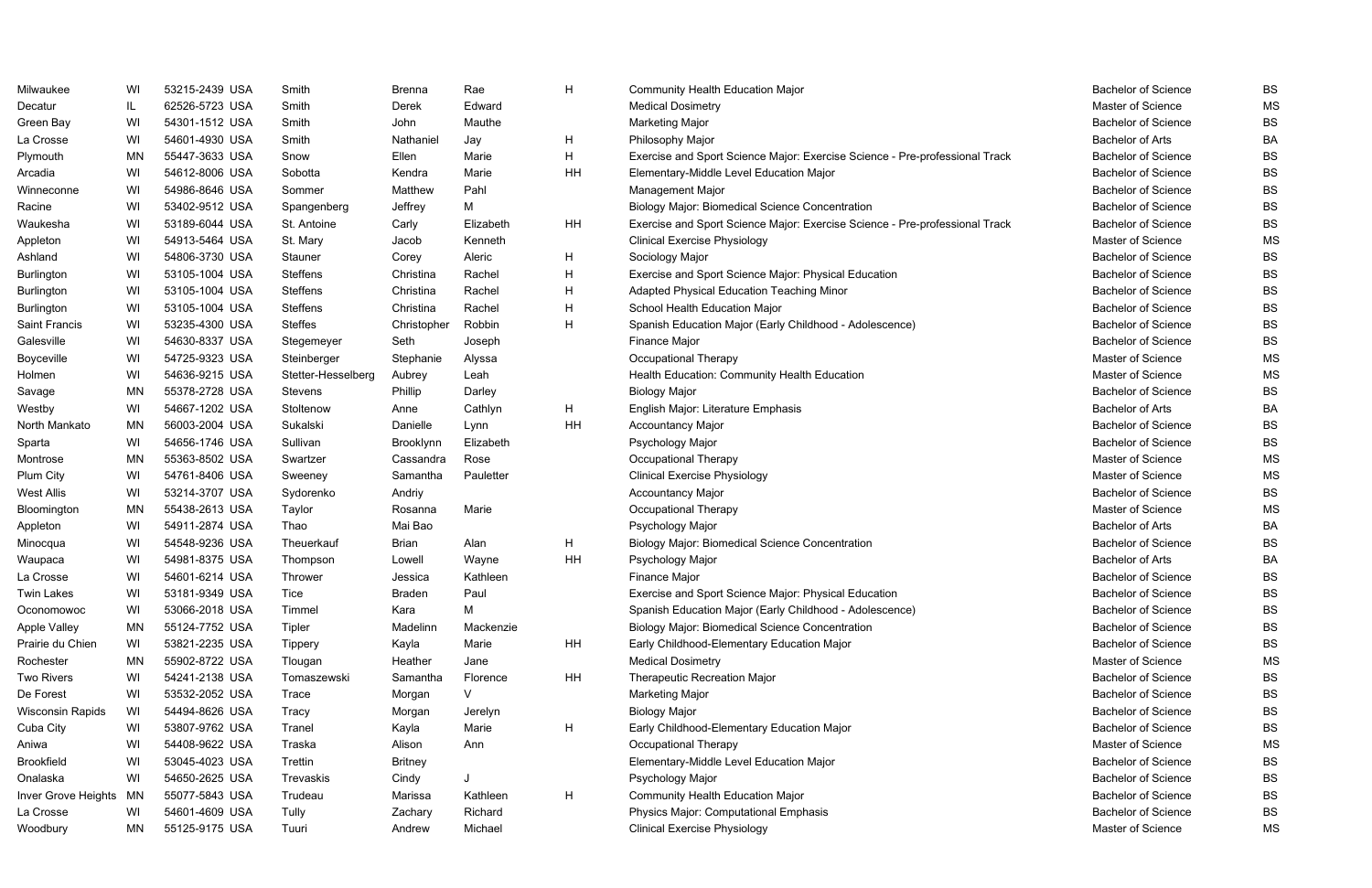| Oshkosh                | WI        | 54901-3162 USA | Urban             | Anthony         | David       | H  | Exercise and Sport Science Major: Exercise Science - Pre-professional Track         | <b>Bachelor of Science</b> | <b>BS</b>  |
|------------------------|-----------|----------------|-------------------|-----------------|-------------|----|-------------------------------------------------------------------------------------|----------------------------|------------|
| Waconia                | <b>MN</b> | 55387-1259 USA | Van Houtte        | <b>Brittany</b> | Nicole      | HH | Elementary-Middle Level Education Major                                             | <b>Bachelor of Science</b> | <b>BS</b>  |
| De Pere                | WI        | 54115-1042 USA | Vanden Langenberg | Melany          | Ann         |    | <b>Occupational Therapy</b>                                                         | Master of Science          | <b>MS</b>  |
| Hudson                 | WI        | 54016-6717 USA | Velo              | Avery           | Stenso      |    | English Major: Rhetoric and Writing Emphasis                                        | <b>Bachelor of Arts</b>    | BA         |
| Dong Ha                |           | <b>VNM</b>     | Vo                | Huong           | Thi Mai     | HH | Finance Major                                                                       | <b>Bachelor of Science</b> | <b>BS</b>  |
| Burlington             | WI        | 53105-9034 USA | Vogt              | Keith           | Robert      | H  | <b>Mathematics Education Major</b>                                                  | <b>Bachelor of Science</b> | <b>BS</b>  |
| Holmen                 | WI        | 54636-9705 USA | Vorbeck           | Ross            | Lewis       |    | Finance Major                                                                       | <b>Bachelor of Science</b> | <b>BS</b>  |
| La Crosse              | WI        | 54601-7492 USA | Vought            | James           | William     |    | Mathematics Major: Education Emphasis                                               | <b>Bachelor of Science</b> | <b>BS</b>  |
| Appleton               | WI        | 54914-3430 USA | Wacker            | Emily           | Jo          | H  | Communication Studies Major: Organizational and Professional Communication Emphasis | <b>Bachelor of Arts</b>    | BA         |
| <b>Menomonee Falls</b> | WI        | 53051-6739 USA | Wahlen            | Kevin           | Charles     | H  | Therapeutic Recreation Major                                                        | <b>Bachelor of Science</b> | <b>BS</b>  |
| <b>Baldwin</b>         | WI        | 54002-5327 USA | Wahlquist         | Katelyn         | Mae         | HH | Elementary-Middle Level Education Major                                             | <b>Bachelor of Science</b> | <b>BS</b>  |
| Rochester              | MN        | 55901-8493 USA | Walker            | Aaron           | Lee         |    | Psychology Major                                                                    | <b>Bachelor of Science</b> | <b>BS</b>  |
| Galesville             | WI        | 54630-8366 USA | Walsky            | Jennifer        | Lynn        |    | <b>Management Major</b>                                                             | <b>Bachelor of Science</b> | <b>BS</b>  |
| Greendale              | WI        | 53129-2464 USA | Walters           | Nathan          | Robert      |    | <b>Public Administration Major</b>                                                  | <b>Bachelor of Science</b> | BS         |
| Waupaca                | WI        | 54981-8522 USA | Webb              | Marisa          | Marie       | H  | Sociology Major                                                                     | <b>Bachelor of Arts</b>    | BA         |
| Madison                | WI        | 53716-2267 USA | Wedvick           | Bethany         | Lynn        | H  | Communication Studies Major: Interpersonal Communication Emphasis                   | <b>Bachelor of Science</b> | <b>BS</b>  |
| Slinger                | WI        | 53086-9367 USA | Wegner            | Lisa            |             |    | Psychology Major                                                                    | <b>Bachelor of Arts</b>    | <b>BA</b>  |
| Burlington             | WI        | 53105-2415 USA | Weingart          | <b>Berek</b>    | Allan       |    | Sociology Major                                                                     | <b>Bachelor of Science</b> | <b>BS</b>  |
| Menomonee Falls        | WI        | 53051-0930 USA | Welsh             | Paige           | Marie       | H  | <b>Community Health Education Major</b>                                             | <b>Bachelor of Science</b> | <b>BS</b>  |
| Dayton                 | ΜN        | 55327-9449 USA | Welton            | Jessie          | Ann         |    | <b>Economics Major</b>                                                              | <b>Bachelor of Science</b> | <b>BS</b>  |
| Oshkosh                | WI        | 54904-9305 USA | Wendland          | Christian       |             |    | Sociology Major                                                                     | <b>Bachelor of Arts</b>    | BA         |
| Mc Farland             | WI        | 53558-9010 USA | Wendt             | Kevin           | Dewain      |    | Finance Major: Risk, Insurance and Financial Planning Concentration                 | <b>Bachelor of Science</b> | <b>BS</b>  |
| Golden Valley          | MN        | 55426-1564 USA | Westman           | Meghan          |             | HH | Early Childhood-Elementary Education Major                                          | <b>Bachelor of Science</b> | <b>BS</b>  |
| Watertown              | WI        | 53094-6054 USA | Whelan            | Madalyn         | Rose        |    | Psychology Major                                                                    | <b>Bachelor of Science</b> | <b>BS</b>  |
| Prairie du Chien       | WI        | 53821-3042 USA | White             | Chandler        |             |    | <b>Finance Major</b>                                                                | <b>Bachelor of Science</b> | <b>BS</b>  |
| Viroqua                | WI        | 54665-1517 USA | Whitty            | Jennifer        | $\mathsf C$ |    | <b>Community Health Education: Public Health</b>                                    | Master of Public Health    | <b>MPH</b> |
| Lake Elmo              | MN        | 55042-9477 USA | Wicker            | Maria           | Michelle    |    | <b>Chemistry Major: ACS Certification</b>                                           | <b>Bachelor of Science</b> | <b>BS</b>  |
| Cobb                   | WI        | 53526-9642 USA | Wienkes           | Celine          | Carol       |    | <b>English Education Major</b>                                                      | <b>Bachelor of Science</b> | <b>BS</b>  |
| Wauwatosa              | WI        | 53226-2823 USA | Wightman          | Joelle          | Lynn        |    | <b>Accountancy Major</b>                                                            | <b>Bachelor of Science</b> | <b>BS</b>  |
| Miami                  | FL.       | 33156-2650 USA | Wilgenbusch       | Curtis          |             |    | <b>Medical Dosimetry</b>                                                            | Master of Science          | <b>MS</b>  |
| Sheboygan              | WI        | 53081-6325 USA | Wilke             | Joseph          | Nathaniel   | HH | Exercise and Sport Science Major: Physical Education                                | <b>Bachelor of Science</b> | <b>BS</b>  |
| Green Bay              | WI        | 54313-5151 USA | Williams          | Karie           | Jo          | H  | Psychology Major                                                                    | <b>Bachelor of Science</b> | <b>BS</b>  |
| Hopkins                | MN        | 55343-6976 USA | Williams          | Kyle            | Dylan       |    | <b>Political Science Major</b>                                                      | <b>Bachelor of Science</b> | <b>BS</b>  |
| Hopkins                | ΜN        | 55343-6976 USA | Williams          | Kyle            | Dylan       |    | Sociology Minor                                                                     | <b>Bachelor of Science</b> | <b>BS</b>  |
| Hopkins                | MN        | 55343-6976 USA | Williams          | Kyle            | Dylan       |    | <b>Economics Minor</b>                                                              | <b>Bachelor of Science</b> | <b>BS</b>  |
| Nashotah               | WI        | 53058-9668 USA | Williams          | Michael         | R           |    | Geography Major: Geographic Information Science Concentration                       | <b>Bachelor of Science</b> | BS         |
| La Crosse              | WI        | 54601-5419 USA | Wilson            | Courtney        | Anne        |    | Management Major                                                                    | <b>Bachelor of Science</b> | <b>BS</b>  |
| Sister Bay             | WI        | 54234-9685 USA | Wilson            | Karin           | Marie       |    | Occupational Therapy                                                                | Master of Science          | <b>MS</b>  |
| La Crosse              | WI        | 54601-7657 USA | Wiltinger         | Salina          |             | HH | Psychology Major                                                                    | <b>Bachelor of Science</b> | <b>BS</b>  |
| Columbus               | WI        | 53925-1838 USA | Wittchow          | Evan            | Jeffrey     |    | Psychology Major                                                                    | <b>Bachelor of Science</b> | BS         |
| Hartford               | WI        | 53027-8626 USA | Wolf              | Allison         | Rose        | H  | Psychology Major                                                                    | <b>Bachelor of Arts</b>    | BA         |
| Oshkosh                | WI        | 54902-5558 USA | Xiong             | Lao Xue         |             |    | Sociology Major                                                                     | <b>Bachelor of Science</b> | <b>BS</b>  |
| Eau Claire             | WI        | 54703-2459 USA | Xiong             | Sherry          |             |    | <b>Clinical Exercise Physiology</b>                                                 | Master of Science          | MS         |
| Hugo                   | MN        | 55038-9345 USA | Yamry             | Victoria        | Lynn        |    | <b>Occupational Therapy</b>                                                         | Master of Science          | <b>MS</b>  |
| Appleton               | WI        | 54915-3865 USA | Yang              | Bee             |             |    | Exercise and Sport Science Major: Physical Education                                | <b>Bachelor of Science</b> | <b>BS</b>  |